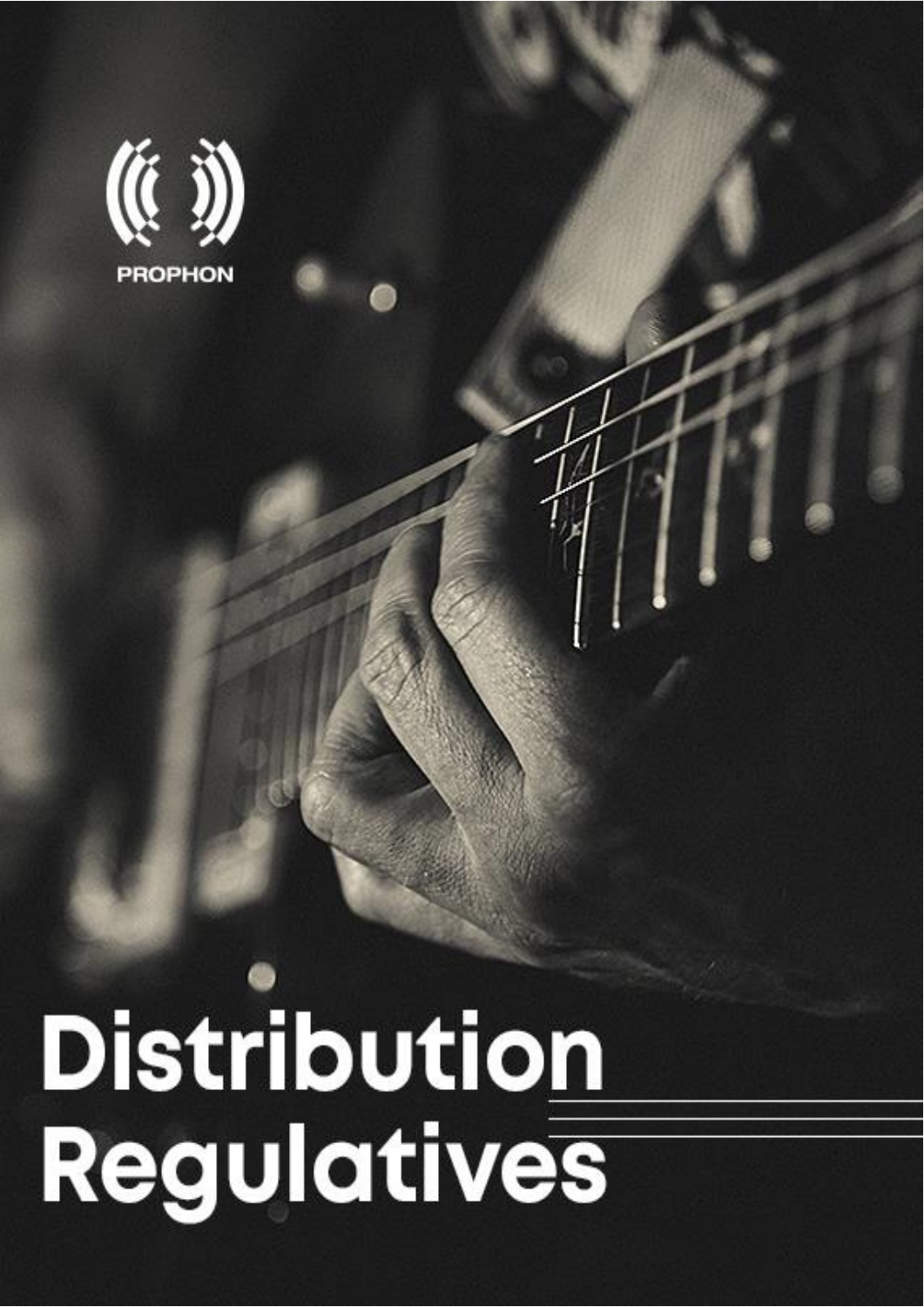# **DISTRIBUTION REGULATIVES**

# **SECTION ONE GENERAL CONDITIONS**

#### **INTRODUCTION**

Article 1. Present Regulatives specify principles, rules and methods for distributing of collected remuneration for the use of sound recordings and incorporated performances there with, by PROPHON as a collecting society in private interest of the phonogram producers and performing artists in compliance with its Statute and the provisions of the Law for Copyright and Related Rights (hereinafter LCRR).

#### DEFINITIONS:

Article 2. As per these Regulatives:

2.1. RECORDING – sound recording or recording of a musical audiovisual work. For recordings are also considered the short musical forms like headpieces, "hats", jingles, caches of broadcast programs, promo signals and other signals, as well as recordings from concerts, recordings from performances of musical stage works, recordings of broadcast programs, etc., and the recordings incorporated in films or other audio-visual works, including commercials and autocommercials.

2.2. PRODUCER – as per Art. 85 LCRR is the individual or the legal person that organizes the carrying out of the first recording and provides for its financial security, or the bearer of the producer's rights.

2.3. CATALOCUE – full nominal list of the complete number own (owned) and/or licensed recordings of any producer, together with a list of represented performing artists for the performances incorporated within the recordings.

2.4. INCOME WITH REPORTS – remuneration collected by the radio/TV operators for the broadcasting by wireless means of recordings and of performances incorporated within the recordings, transmission by cable or other technical means, for the offering by wireless means, by cable or other technical means of access to unlimited number of people to the recording and to the performance incorporated within the recording, or to part(s) thereof in a manner, allowing for such access to be carried out from a place and at a time, individually selected by any of them, for the use of recordings and performances incorporated within the recordings as background music for concert performances or live presentations and/or recreating(copying) them in non-interactive programs, designed to be publically performed, for which reports are received and the right holders are automatically identified by comparison of the registered data-bases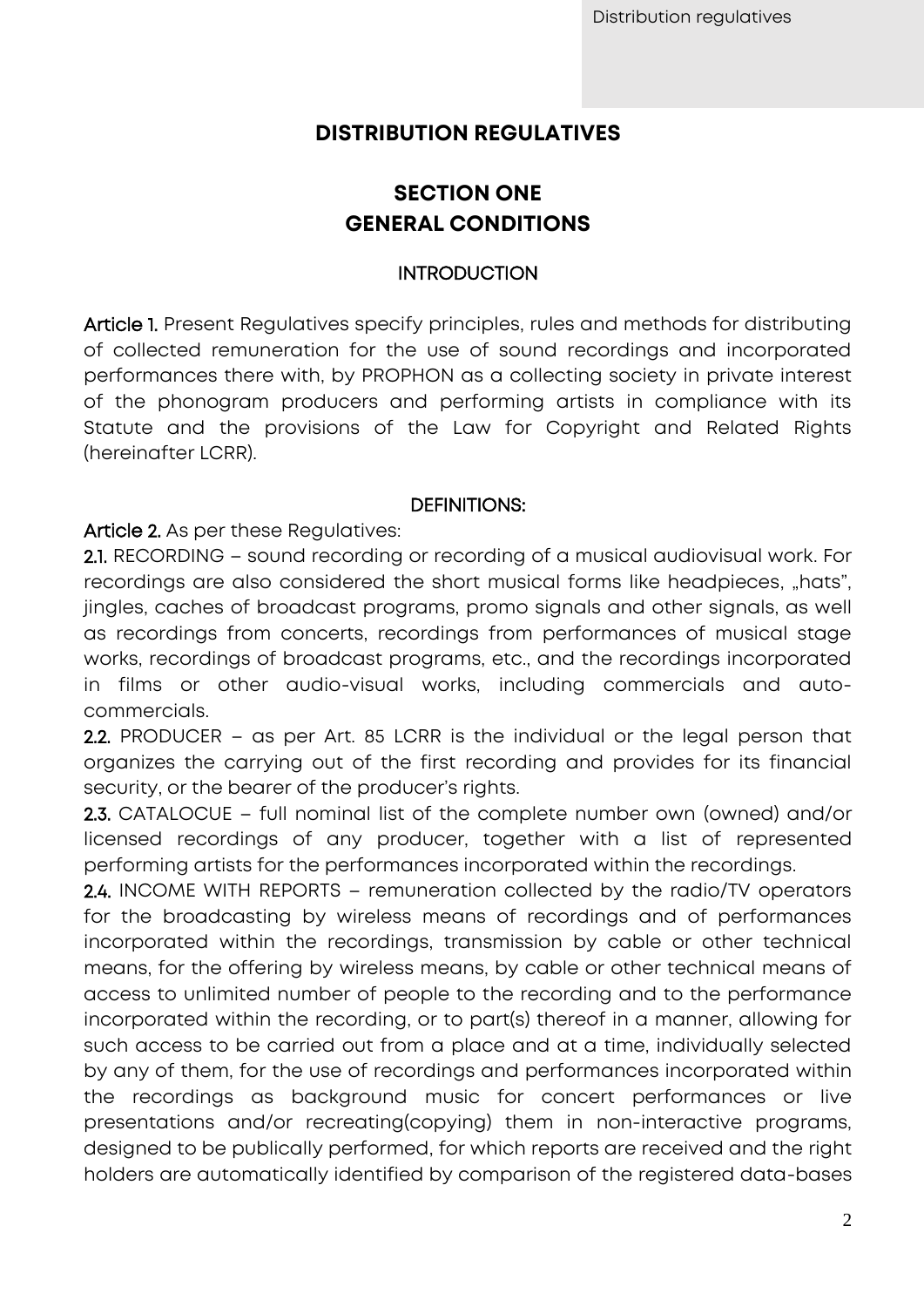in PROPHON and the airplay reported, as well as remuneration received by PROPHON from foreign societies for collective management of phonogram producers' and performing artists' rights on the grounds of reciprocal representation agreements.2.5. AIRPLAY – list of all recordings used by the relevant radio/TV operator broadcasted, transmitted by cable or other technical means in its program.

2.6. INCOME WITHOUT REPORTS – as per these Regulations are:

2.6.1. collected remuneration for the broadcasting by wireless means, transmission by cable or other technical means of recordings, for which reports are not submitted or the reports are unfit for identifying the records.

2.6.2. from public performance;

2.6.3. compensation remuneration as per Art. 26 LCRR;

2.6.4. from retransmission by cable or other technical means;

2.6.5. from the offering by wireless means, by cable or other technical means of access to unlimited number of people to the recording and to the performance incorporated within the recording, or to part(s) thereof in a manner, allowing for such access to be carried out from a place and at a time, individually selected by any of them, for which reports are not submitted or the reports are unfit for identifying the records.

2.6.6. from the use of recordings and performances incorporated within the recordings as background music for concerts or live performances and/or recreating(copying) them in non-interactive programs, designed to be publically performed, for which reports are not submitted or the reports are unfit for identifying the records

2.7. PERFORMING ARTIST – person, who sings, plays or conducts a musical work, or the bearer of performing artist's rights.

2.8. PERFORMANCE – performance of a musical work, incorporated in a particular recording, which is a subject of a neighbouring right of the performing artist.

2.9. DATA BASE – aggregate of independent data or other materials, ordered systematically or methodically, individually available by electronic or other way, regarding:

- Recordings as per present Regulatives;

- Producers;

- Performing artists.

2.10. AVERAGE AIRPLAY – relative share of the duration of the recordings, produced by each producer within the summary duration of all airplay reports, supplied by users in compliance with the actual usage of recordings.

#### 2.11. Repealed.

2.12. UNIDENTIFIED RECORDINGS – recordings used by users, which were not identified in accordance with the received airplay reports, or which are subject of claim by two or more producers or performing artists.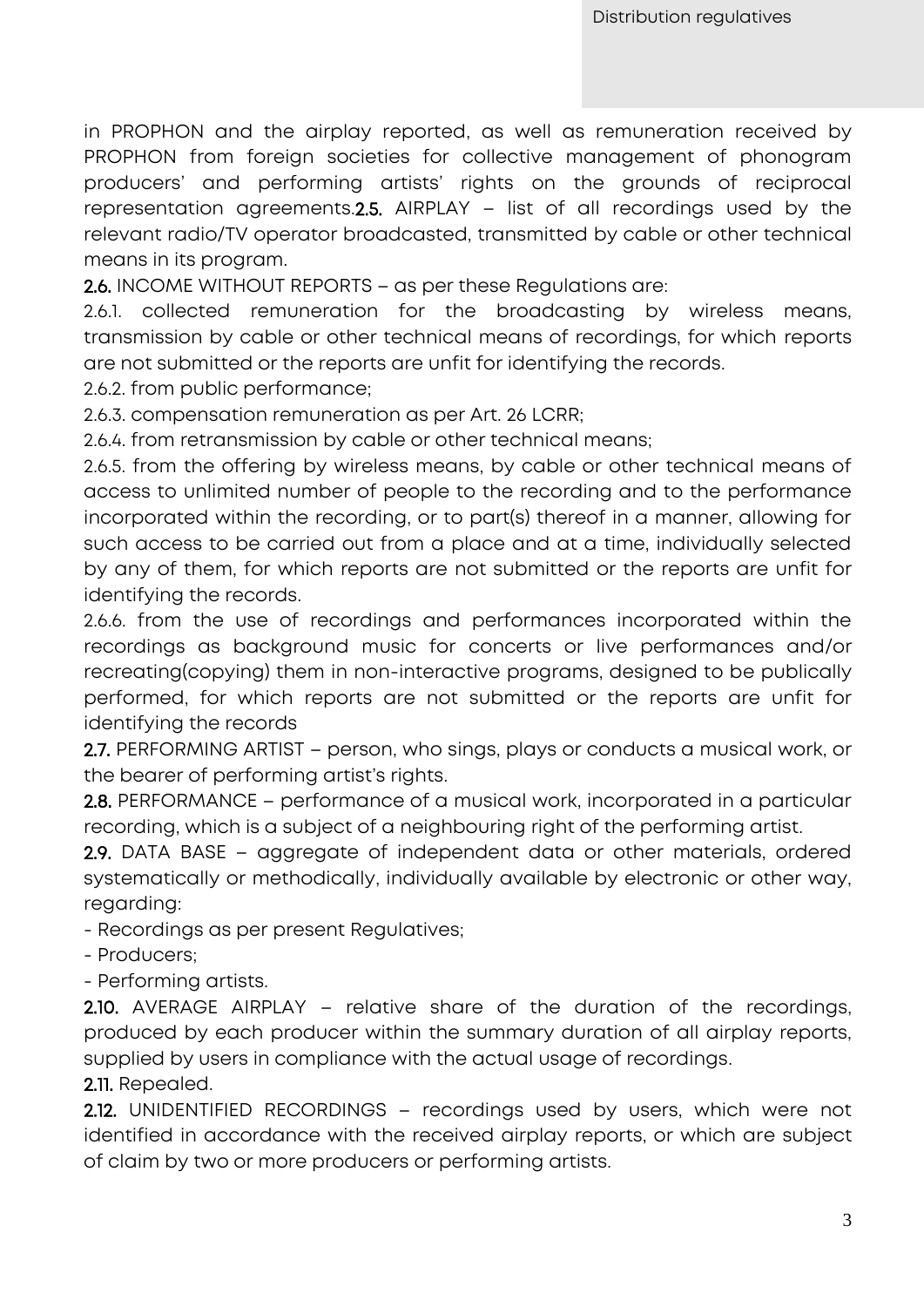2.13. TRANSMISSION BY OTHER TECHNICAL MEANS – transmission of recordings, other than transmission by cable, including transmission by electronic communications network as per LCRR.

2.14. RETRANSMISSION BY OTHER TECHNICAL MEANS – transmission of recordings, other than transmission by cable, including transmission by wireless means and by electronic communications network as per LCRR.

2.15. CURRENT DISTRIBUTION – distribution of remunerations from users for the current calendar year, subject to distribution, the completion of which is the first imminent distribution for the respective year.

2.16. USERS' REPORTS SUITABLE FOR DISTRIBUTION – reports by the respective user for the use of recordings regarding the rights transferred by PROPHON for the use of the organization's repertoire, including reports by media services providers for broadcasted recordings in their programs, including broadcast programs, produced by the respective medium or by outside producers, which contain the comprehensive information about:

1. producers/licensee of the record

2. performing artist

3. title of the sound recording, the version or the remix

4. title of the video recording

5. type of the broadcasted video recording: music video, recording of a concert, recital

6. number of broadcasts of the sound and/or video recording for the reported period

7. duration of the used sound and/or video recording

Users' reports which are considered suitable for distribution should also contain the respective detailed information on the points 1-7 above about the used recordings such as short musical forms, background music (including background music in broadcast programs), music in commercials and autocommercials, music in films, etc.

2.17. NON-DISTRIBUTABLE INCOME - remunerations for records used by users, the rightholders of which could not be identified in accordance with the reports received from the users, or their location could not be established within the terms and conditions under Art. 44b of the Statute. For the avoidance of doubt, the income from public performance, from compensation remunerations under Art. 26 LCRR and from retransmission by cable or other technical means under item 2.6, for which no reports have been submitted by the users, shall be distributed according by the conditions of Art. 9.2. and so on;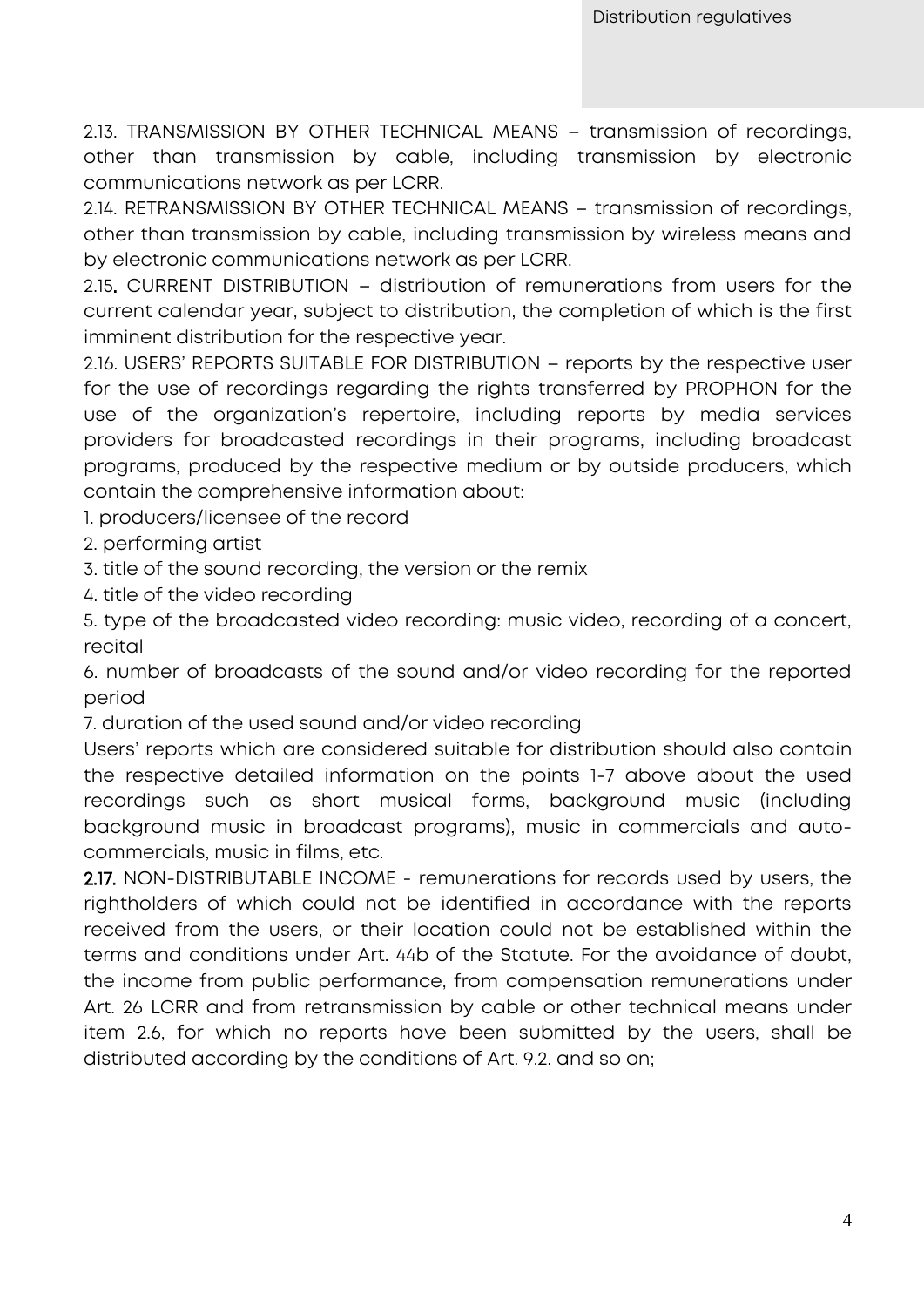# SOURCES OF INCOME

Article 3. Remuneration is collected and distributed for two categories of right holders: producers of recordings and performing artists (members and nonmembers) from the following sources:

3.1. Public performance of recordings and performances incorporated within recordings;

3.2. Broadcasting of recordings by wireless means and transmission by cable or other technical means;

- 3.3. Retransmission of recordings by cable or other technical means;
- 3.4.Compensation remuneration, where the records are being rerecorded for personal use, based on art. 26 LCRR;
- 3.5.The offer by wireless means or by cable or other technical means, to access of unlimited number of people to the recording and to the performance incorporated within the recording, or to parts thereof in a manner, allowing for such access to be carried out from a place and at a time, individually selected by any of them;
- 3.6. ; The use of recordings and performances incorporated within the recordings as background music for concerts or live performances and/or recreating(copying) them in non-interactive programs, designed to be publically performed,
- 3.7.Remuneration received from foreign collecting societies, based on agreements for reciprocal representation.

Article 4. Collected remuneration is kept in a bank deposit and is distributed in Bulgarian currency (BGN). When remuneration is in foreign currency they reach the BGN account of PROPHON, in accordance with the relevant exchange rate of the serving bank of PROPHON for the day of transfer.

Article 5. All remuneration collected for the period from January to December of relevant calendar year is distributed once a year until until September 30the next year. This deadline may not be met only by objective reasons relating to reporting by users, identification of rights, identification of rightholders or matching the information on the objects used and the information on the right holders.

Article 6. Remuneration collected from the sources as per Art. 2 is defined as amount through contracts between PROPHON and the users, with the exception of the compensation remuneration as per Art. 26 LCRR and this, negotiated by a foreign collecting society based on a reciprocal agreement.

6.1. The distribution of remuneration received by PROPHON under a representation agreement under Art. 40b, 94c, para. 2 of LCRR for rightsholders, members of another collective management organization or an independent management entity, registered under the procedure of Chapter Eleven "c" of LCRR is carried out by PROPHON under the provisions of these Distribution Rules.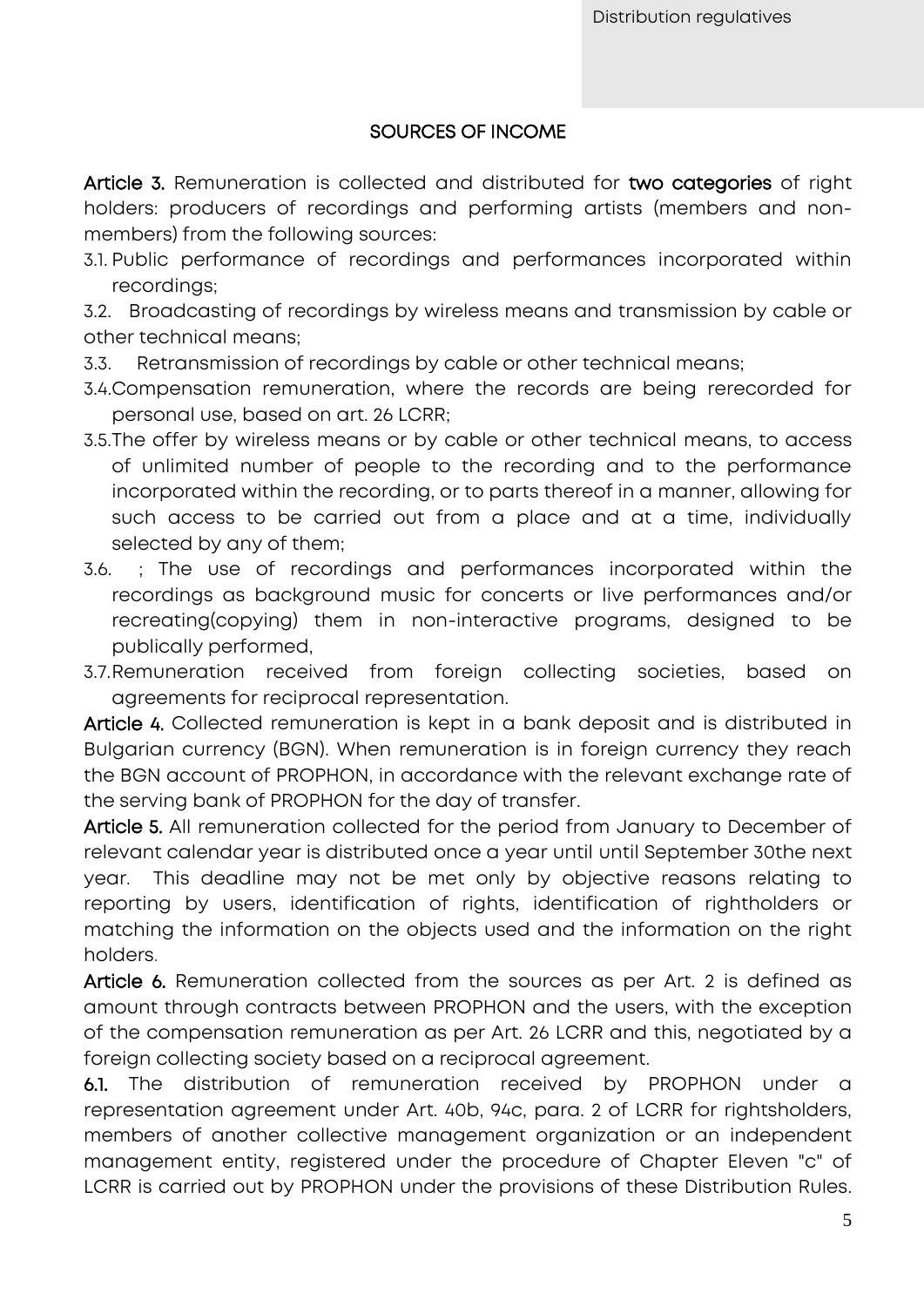Upon completion of the distribution, PROPHON submits to the counterparty collective management organization or company a detailed report containing a statement of the generated shares and amounts of distribution by sources for each of its members for which remuneration is due after the distribution of PROPHON and a reference for the advance paid remunerations for the year of distribution to the relevant rightholder, if any. After preparing the statements of the distribution by PROPHON, as well as the documents under Art. 9.6. below, PROPHON pays to the counterparty collective management organization or a company - party to agreement under Art. 94c, para. 2 of the LCRR, the total amount of the remuneration due to right-holders, members of that organization. The terms and conditions for the submission of the statement and the payment of remunerations by PROPHON are determined by the agreement between the two entities. The effective payment of the remunerations distributed by PROPHON due to right-holders, members of the organization - party to the agreement under Art. 94c, para. 2 of the LCRR with PROPHON, shall be carried out by the respective counterpart organization in accordance with its internal rules and the reports sent by PROPHON.

## ADMINISTRATIVE COSTS

Article 7. Before proceeding to distributing, PROPHON has the right to make deductions so as to cover its administrative costs, including the following deductions from all collected remuneration and from all sources of income, namely:

a) Up to 20% for administrative maintenance and activity from all collected remuneration, but not less than the adopted by the Board deduction amount as per the annual report on the income and expenses of the organisation for the relevant calendar year.

b) Other deductions as amount, approved by the General Assembly, from the the partitions of members and nonmembers of PROPHON (producers and performing artists), related to the relevant distribution, including so as to cover costs like fees of PROPHON in other societies, engaged only in activities directly related to collecting and distributing remuneration for specific uses of protected content, administratively imposed fees, sanctions imposed with a judgment entered into force and other similar expenses.

Article 8. Deductions related to administrative maintenance and activity as per Art,7 "a" together with the other deductions, as per Art.7 "b", represent the administrative costs for a relevant year, that shall be calculated as a total amount as of 31 December of the relevant calendar year and shall be deducted primarily from the collected during this same year income, as per Art.11b (bank interests, penalties, membership fee and additional economic activity income).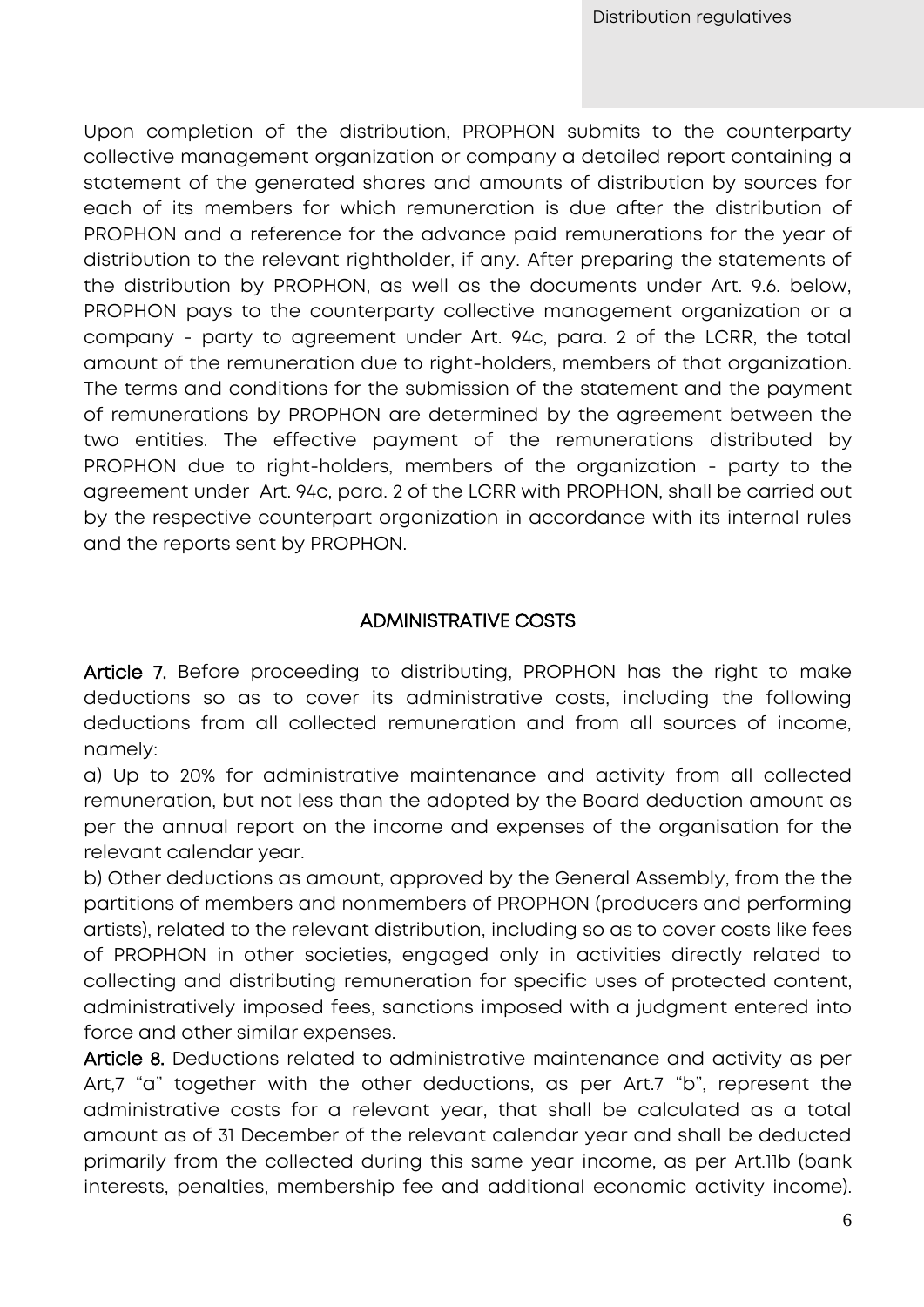When this sum fails to cover the total effective administrative costs related to the administrative activity and the other administrative expenses during given calendar year, the remaining amount shall be accumulated by deducting a relevant percentage from the due remuneration to each right owner, participating in the distribution recurring to this particular year. This remaining amount, if any, is in practice deducted from the total amount of all invoiced and paid remuneration for neighboring rights, and for all different type of uses, recurring to the year to which the relevant administrative costs refer, prior to the distribution of this collected remuneration amongst the right owners – members and nonmembers of PROPHON. The administrative costs are recognized as an accounting income of the society.

8.1. Repealed.

# PRINCIPLES OF DISTRIBUTION

Article 9. After subtracting the deductions as per art. 7, PROPHON proceeds to distributing of the collected remuneration among right holders in dependence on the source of income, based on the actual use of recordings and the performances incorporated within the recordings. Remuneration, collected by PROPHON might be: income with reports and income without reports.

# Article 9.1. Distribution of *income with reports*:

Article 9.1.1. Distribution of *income with reports* is done for each user separately, proportionally to the duration in seconds of the actually used recordings/musical performances, according to the reports received in PROPHON, made on the base of the airplay. If there is no duration noted down in the reports by the users, PROPHON takes into regards the duration noted in the registered catalogues, and if there is not such – an average duration of three minutes and thirty seconds (00:03:30 h). In case there are different duration versions of a particular recording reported, the permissible difference, where the recording is considered one and the same in its entirety is 10 (ten) seconds.

The distributed remuneration of *income with reports* is customized for every recording (phonogram and/or recording of musical audiovisual work), as the received remuneration per recording is divided between the right holders – producer(s) and performing artist(s) as per the regulations, provided by the present Regulatives.

Article 9.1.2. PROPHON distributes *income with reports* as per art. 9 to producers members and non-members, performing activity and representing Bulgarian and/or foreign catalogues in the territory of Bulgaria, as well as performing artists - members and non-members, if:

a) They prove their rights as per the provisions of art.13 (for the producers) and of art. 22 (for performing artists);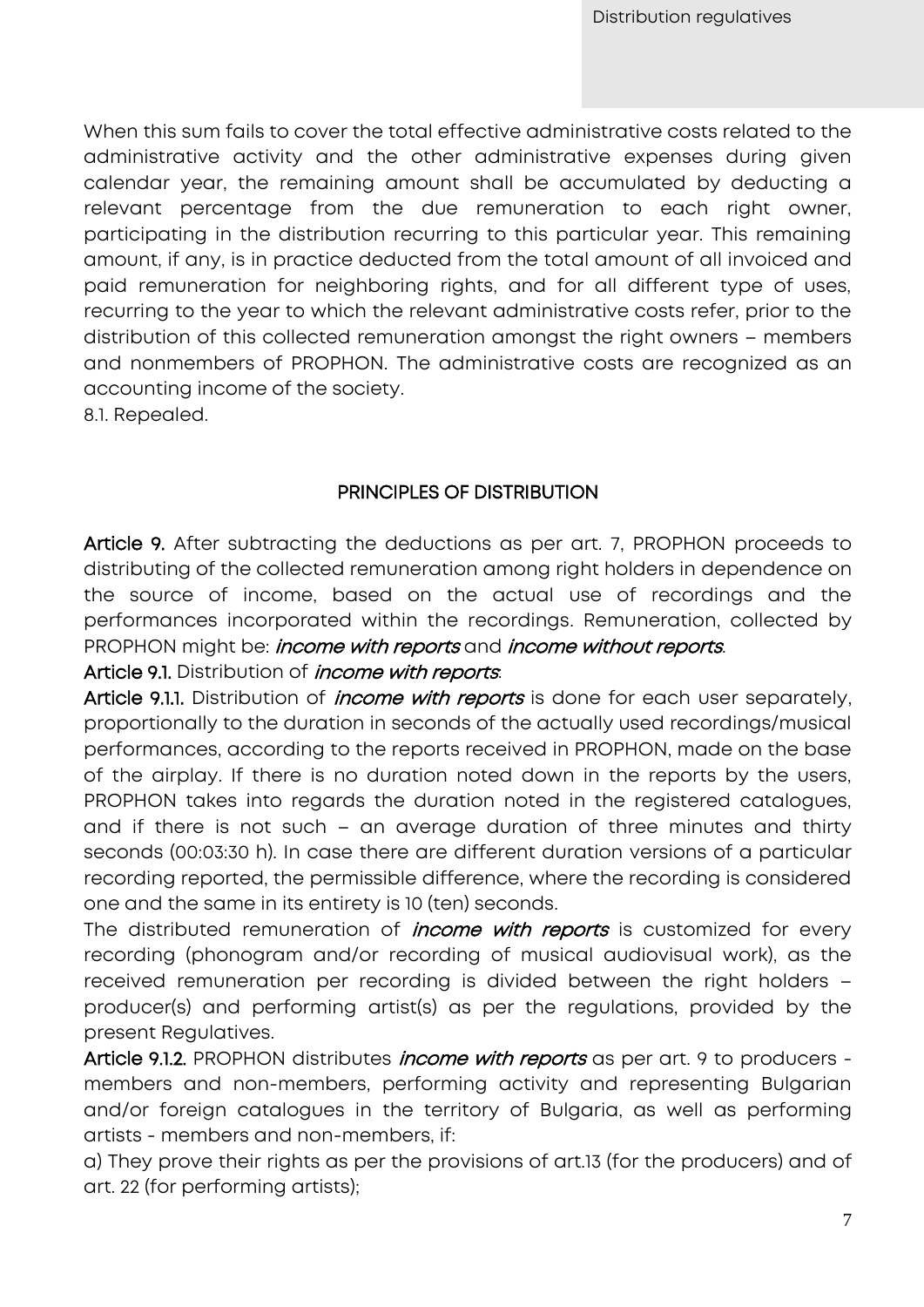b) Their recordings are mentioned in the reports submitted by users;

c) They have not explicitly prohibited PROPHON to collect remuneration for the corresponding use of their repertoire (as a whole or in part);

d) They have not expressed dissent to receive their part of the remuneration distributed by PROPHON;

e) They have no agreement with the same user for the same type of use, for which PROPHON have concluded agreement. As a confirmation of that the right owning producers and performing artists (members and non-members) submit duly signed declaration that they are not in individual juridical relations with the same user, while PROPHON reserves the right to execute additional control and to collect evidence if necessary.

Article 9.1.3. Repealed.

Article 9.1.4. Repealed.

Article 9.1.5. *income with reports* is distributed among right holders under art.9.1. as follows:

a)from broadcasting by wireless means, transmission by cable or other technical means of sound recordings and performances incorporated within these sound recordings, from the offering by wireless means, by cable or other technical means of access to unlimited number of people to the recording and to the performance incorporated within the recording, or to part(s) thereof in a manner, allowing for such access to be carried out from a place and at a time, individually selected by any of them, and from the use of recordings and performances incorporated within the recordings as background music for concerts or live performances and/or recreating(copying) them in noninteractive programs, designed to be publically performed, are divided equally between producer(s) and performer(s) for each separate sound recording/performance reported in compliance with the reports receivedb) from broadcasting by wireless means, transmission by cable or other technical means of recordings of musical audiovisual works, from the offering by wireless means, by cable or other technical means of access to unlimited number of people to the recording and to the performance incorporated within the recording, or to part(s) thereof in a manner, allowing for such access to be carried out from a place and at a time, individually selected by any of them, and from the use of recordings and performances incorporated within the recordings as background music for concerts or live performances and/or recreating(copying) them in noninteractive programs, designed to be publically performed, are distributed among producers and performing artists in a proportion of 75% for producer(s) and 25% for performing artist(s) in compliance with the reports received.

Article 9.1.6. In these cases, when use of a recording produced by co-producers is reported, *income with reports* for such use is split in accordance with the coproduction agreement concluded between them and registered with PROPHON, and if no such is present - equally.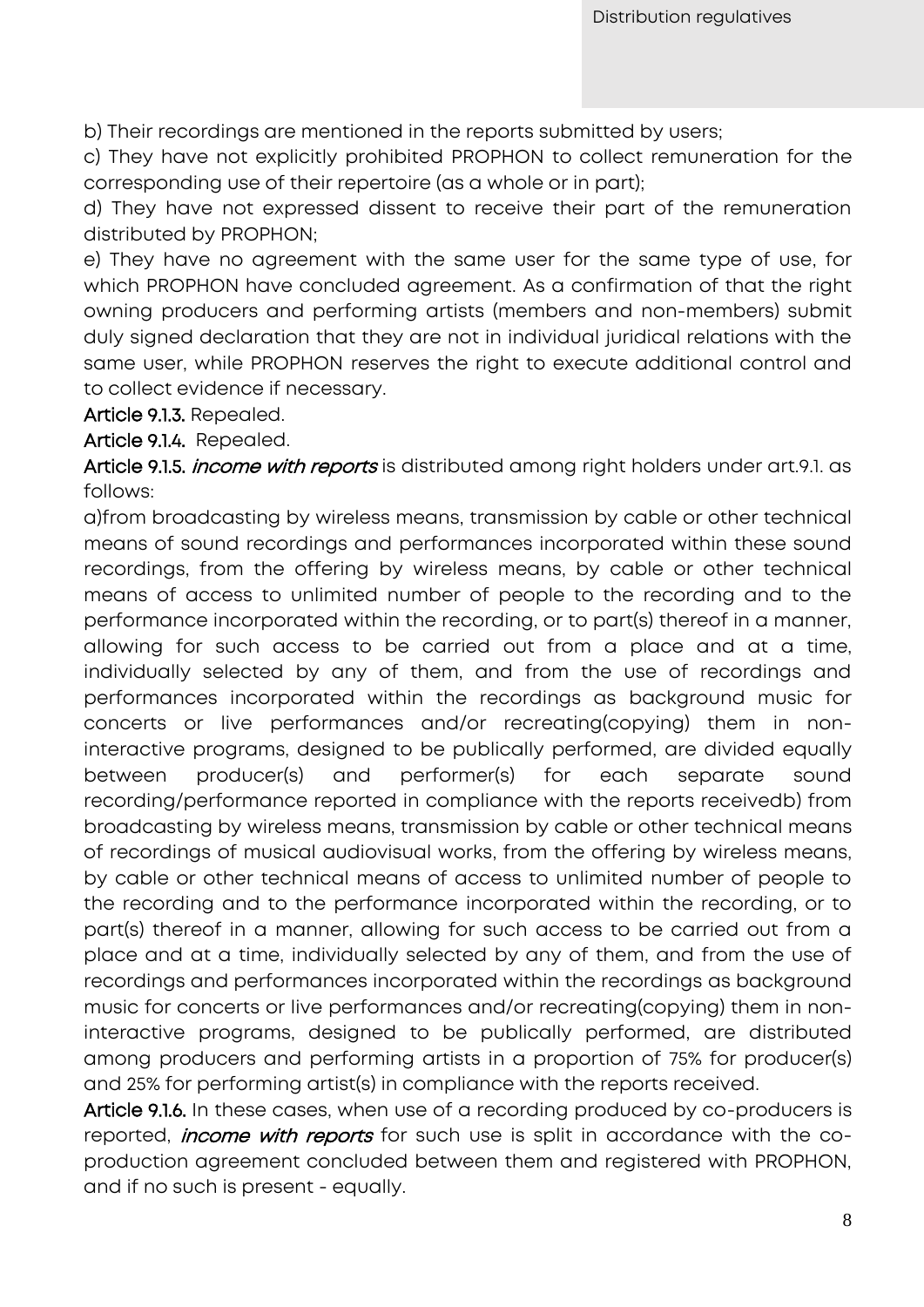Article 9.1.7. In these cases when use of a record is reported in which a collective performance is incorporated, *income with reports* for such use is distributed to a person, duly authorized in writing by respective artistic group, who authorizes use as per art. 79 LCRR, save that this artistic group is not represented by a producermember or non-member of PROPHON or it is not represented by another collecting society of the rights of performing artists.

Article 9.1.8. In these cases when a right holder - member or non-member has not informed PROPHON for a concluded separate agreement with the same user for the same type of use, for which PROPHON has a contract concluded or has signed a declaration containing untrue content, and as a consequence due remuneration is distributed wrongly, he (she) is obliged to return to PROPHON the sums paid, altogether with the lawful interest.

Article 9.1.9. PROPHON distributes *income with reports* in compliance with the present Regulatives to neighbouring societies of producers and/or performing artists on the basis of agreements for reciprocal representation.

Article 9.1.10. *Income with reports* received by PROPHON from foreign collecting societies of producers and/or performing artists on the basis of agreements for reciprocal representation, is distributed among right holders based on the reported use by the foreign society and in accordance with the present Regulatives.

Article 9.1.11. The following criteria are applied to media, whose reports are subject to processing for the purpose of distribution of income from users-media conducted by PROPHON:

а) For TV stations: reports are subject to processing for the purpose of distributing income with reports only for the TV stations, which owe remuneration under contract not less than BGN 3000 (three thousand) annually.

б) For radio stations: reports are subject to processing for the purpose of distributing income with reports only for the radio stations, which owe remuneration under contract not less than BGN 2000 (two thousand) annually.

Article 9.1.12. If the users' reports do not fulfill the criteria to be identified as reports suitable for distribution pursuant to art. 2.16., because they don't contain some or all of the information listed in art. 2.16. about all the used recordings (and also by PROPHON's decision with a view of the overall program time of the media services providers and the allowed number of commercial breaks, included in it), PROPHON is authorized to make a correction by not performing the distribution on the basis of reports received by the user as a whole or in part. In case a correction is necessary (as a whole or in part) PROPHON is authorized to add the missing information in the reports using information from the reports, provided to PROPHON by the respective organization providing outsourced researches on the use of music repertoire (monitoring) as per art.7, paragraph 14 from the organisation's Statute. In case the information from the monitoring reports is not sufficient for the complete identification of the particular right holders and the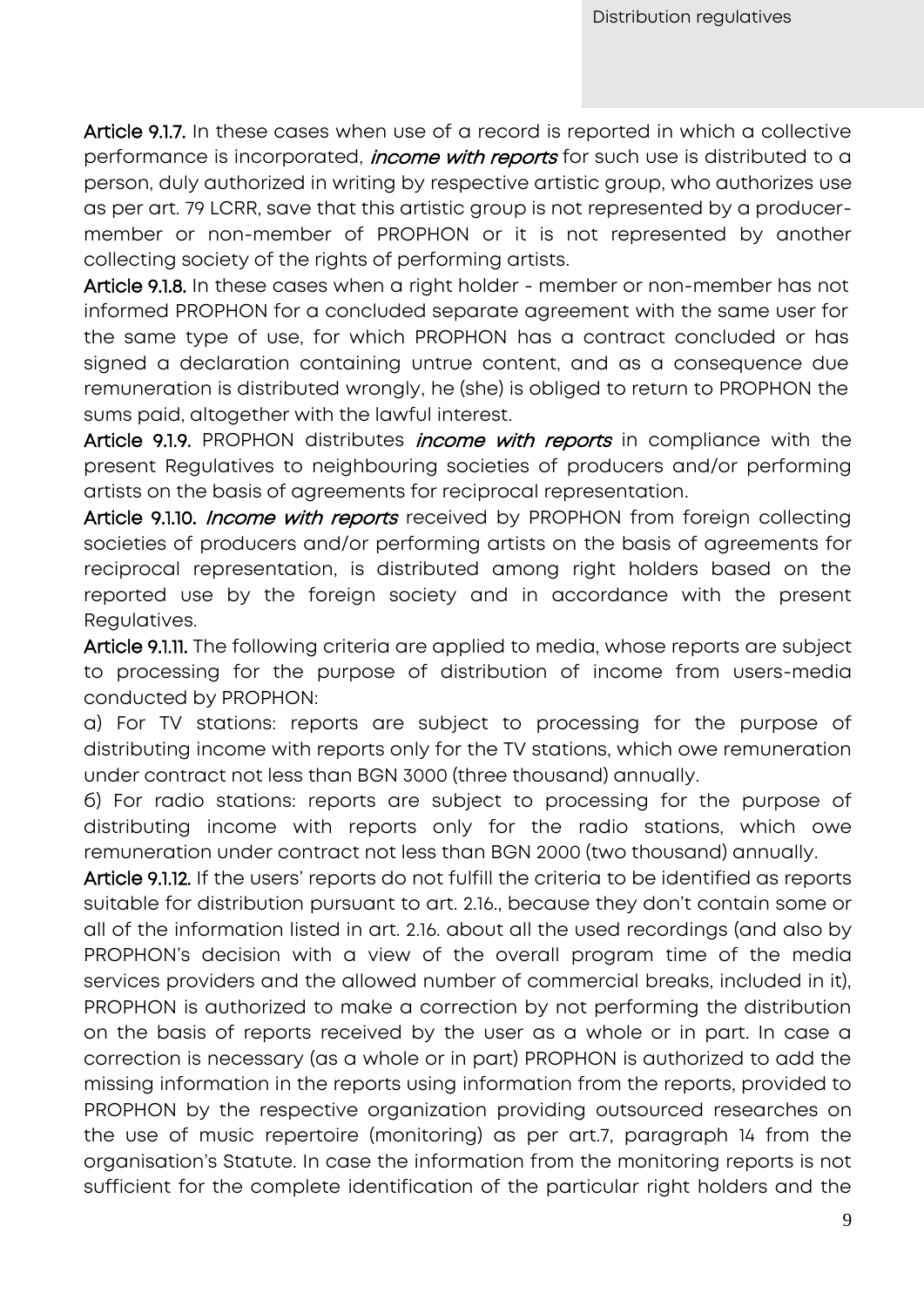volume of their used recordings (number of broadcasts, duration, etc.) but allows PROPHON to determine a portion of the duration in the actual use by the respective user for which there isn't a suitable report as per art.2.16., PROPHON is authorized to make a correction by performing the distribution of the respective portion of duration of the use as per the regulations for distribution of income without reports.

## 9.1.a. Non-distributable income.

Non-distributable income, declared as such subject to the requirements of Art. 44b of the Statues, shall be used for the financing of social, cultural and educational funds. In the event that records are recognized before they are declared as *non-distributable*, they shall be registered ex officio in the relevant catalogues, and revenue related to the recognized records/performance shall be assigned to the *income with reports* and distributed in accordance with the provisions of Art. 9.1. of these Rules.

## Article 9.2. Distribution of *income without reports*.

Article 9.2.1. The income without reports, are divided equally between producers and performers. The share of producers and performing artists of the *income* without reports from all sources are distributed among them based on the regulations as per art, 9.2.2. and art. 9.2.3. below.

Article 9.2.2. The share of *income without reports* from the following sources:

a) Retransmission by cable or by other technical means,

b) The offer by wireless means or by cable or other technical means, to access of unlimited number of people to the recording and to the performance incorporated within the recordings, or to parts thereof in a manner, allowing for such access to be carried out from a place and at a time, individually selected by any of them,

c) Use of recordings and performances incorporated within the recordings as a background for concerts and live performances and/or recreating(copying) them in non-interactive programs, designed to be publically performed,

d) Broadcasting of recordings and performances incorporated within the recordings by wireless means, transmission by cable or other technical means,

are distributed among them based on the *average share in the airplay*.

Article 9.2.3. The share of *income without reports* from the sources:

a) Compensation remuneration, where the records are being rerecorded for personal use, based on art. 26 LCRR,b) Public performance,

is divided in the proportion 50%:30%:20%, where 50% of the income is distributed among the respective right holders based on average share in the airplay, 30 % of the income is distributed among the respective right holders based on airplay reports for transmission of protected musical repertoire in the programs of the Bulgarian national radio, 20 % of the income is distributed among the respective right holders based on airplay reports for transmission of protected musical repertoire in the programs of the Bulgarian national television. Airplay reports of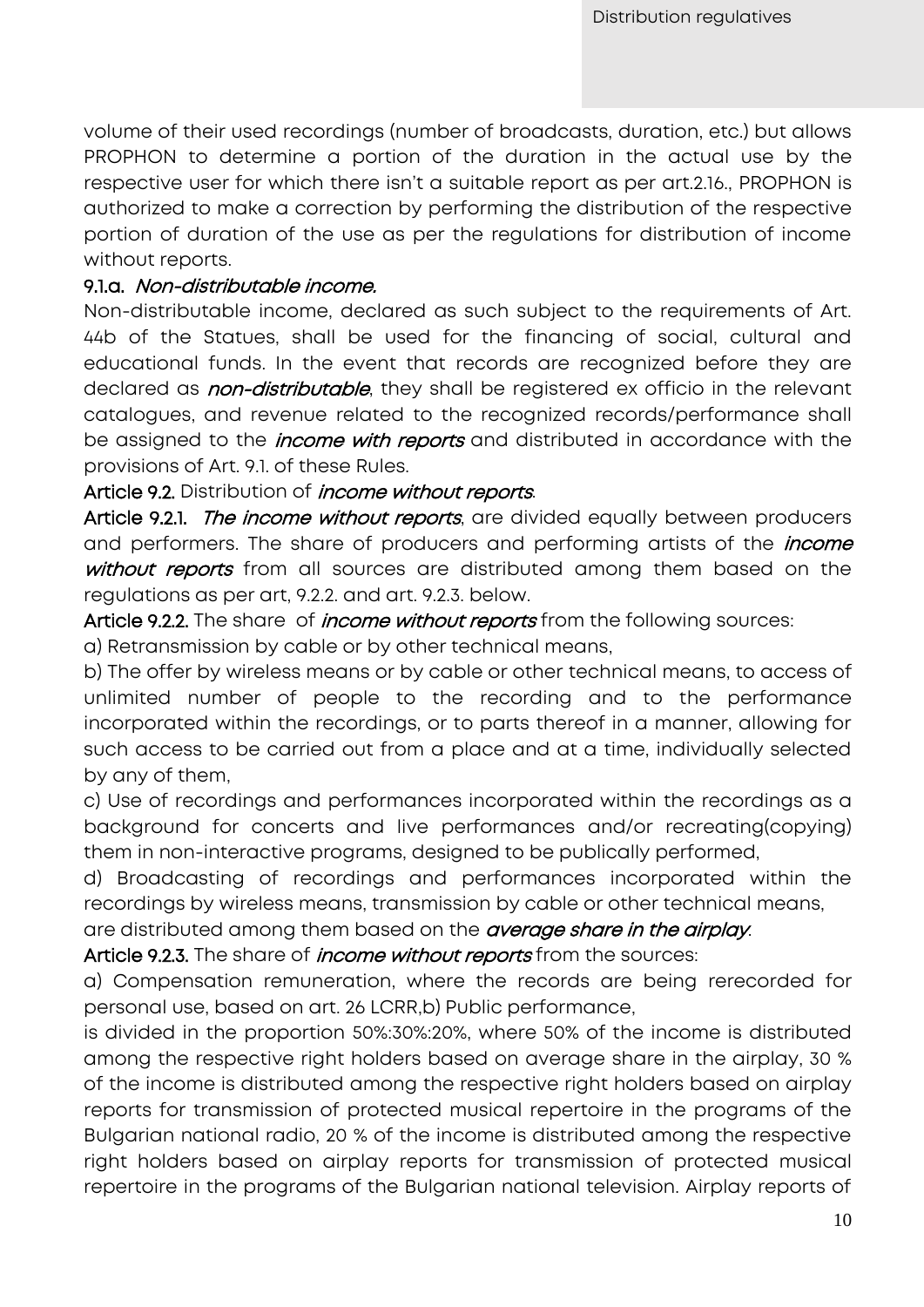BNR and BNT, which serve as the basis for distribution as stated in the previous sentence, are the reports provided to PROPHON by the respective organisation, offering outsourced services for conducting researches about the use of musical repertoire (monitoring) as per. art.7, paragraph 14 of present Regulatives.

Article 9.2.4. Repealed.

Article 9.2.5. Repealed.

Article 9.2.6. Repealed.

#### Article 9.2.7. Repealed.

Article 9.3.1. The net sum, which is subject to distribution towards right holders (members and non-members) – producers and performing artists, available after the subtraction of administrative and other deductions as per the provisions of the present Regulatives, is distributed only between those right holders for whom the respective registration is conducted no later than three months before the conclusion of the respective distribution and/or for whom reports by users are provided before the conclusion of the respective distribution, and/or there is data from the external monitoring.

Article 9.3.2. Distributed remuneration for right holders – producers and performing artists (members and non-members) is kept as an inviolable deposit in a bank account for a term of 5 (five) years. After the expiry of the five-year term the total sum of unpaid remuneration from the respective distribution is divided in two equal shares for the two categories of right holders, represented by PROPHON - producers and performing artists. The General Assembly of PROPHON makes a decision based on a proposal made by the respective quota of right holders, members of the Board, regarding the disposition of every share to the category of right holders it concerns.

#### Article 9.4. Payment of distributed remuneration

Article 9.4.1. The finalized distribution of remuneration is announced by e-mail to PROPHON members, and publicly on the website – for non-members.

Article 9.4.2. Minimal amount for paying of distributed remuneration to right holders (producers and performing artists) is BGN 10,00 annually. Sums less than the set amount are not payable and are kept at PROPHON's bank account and are paid to the right holders in the year in which remuneration over the pointed amount is distributed to the relevant right holder.

Article 9.4.3. Distributed remuneration is paid out via bank transfer, to bank accounts pointed by the right holders. As an exception, remuneration distributed under the amount of BGN 1000,00 would be paid cash only by written request by the right holders.

Article 9.4.4. Every right holder has the right to get acquainted with the way their remuneration is determined in the distribution.

Article 9.4.5. Every right holder, if they wish, can get acquainted with the reports, submitted by the users, for the use of their recordings.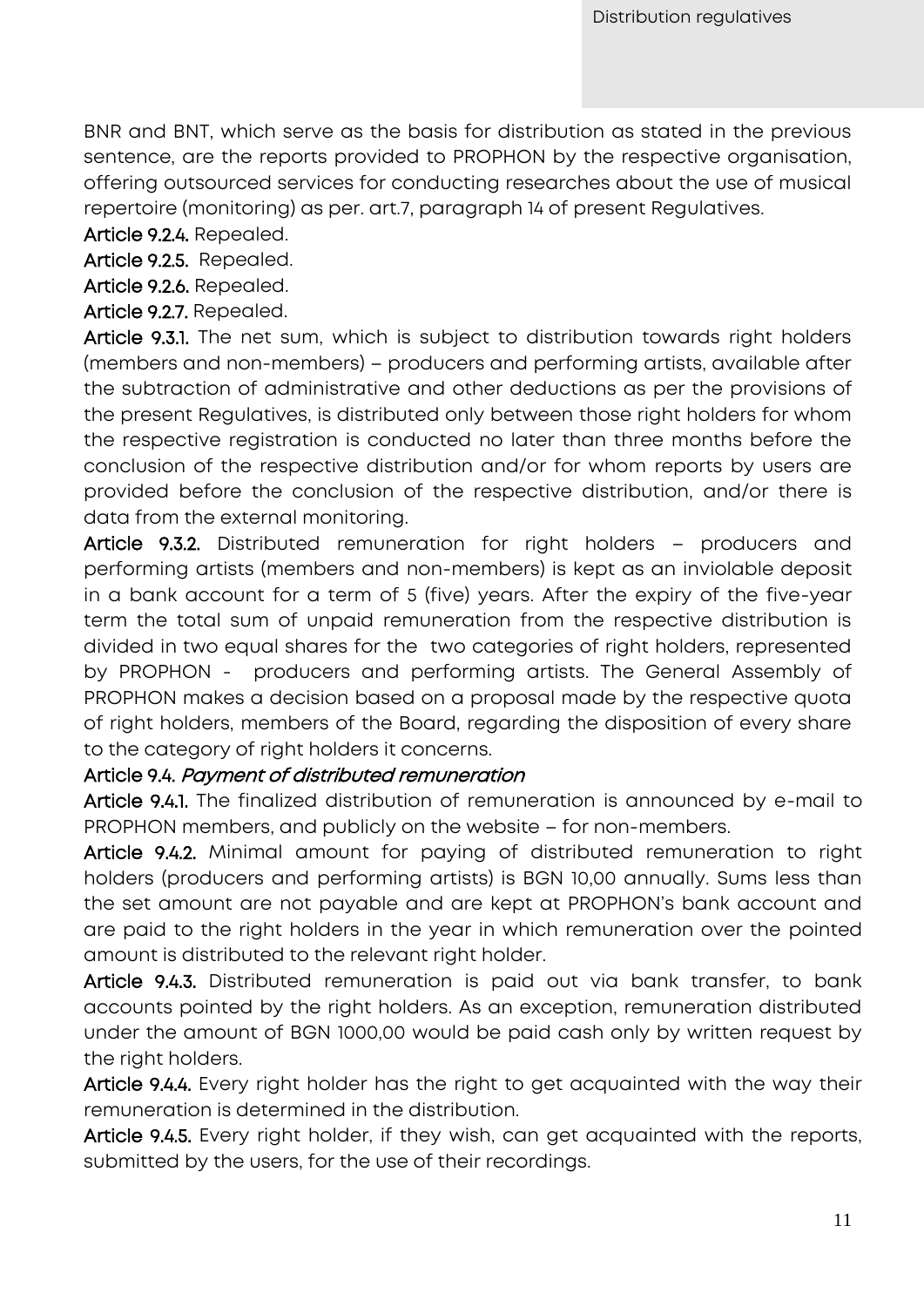Article 9.4.6. Prior to receiving the due remuneration, every right holder signs a writer declaration, stating that they are familiar with the present Distribution Regulatives and agree with them.

Article 9.4.7. Prior to receiving the due remuneration, every right holder signs a declaration that they agree with the calculated amount and are entitled to receive it in full, and they have no claims towards PROPHON and/or its employees with respect to the distributed amount. In the declaration of the previous sentence the copyright holder shall also declare his consent for the administrative deduction to be intercepted from the remunerations allocated to him, and if he is a member of PROPHON – the due annual fee for renewal of membership as well as provided in Article 16.1. In the declaration in the first sentence, the copyright holder shall be obliged to declare also any other information relevant to accounting and reporting of the allocated remuneration received from him, including whether he is a Bulgarian citizen, whether he is selfemployed, whether he is a person with disability, whether he is the successor of copyright holder and so on. The copyright holder may declare the circumstances above electronically as well under Art. 9.7. In the declaration, the rightholder also agrees that PROPHON treats his personal data for the purpose of collecting, distributing and paying the remuneration.

Article 9.4.8. By paying out remuneration to the respective right holder as per the provisions of the present Regulatives, PROPHON cannot be held liable in cases where third parties declare circumstances in conflict with the declaration submitted to PROPHON by the right holder who received remuneration, and lay claim to a share of the remuneration.

Article 9.4.9. Every right holder, who believes their remuneration is determined incorrectly, can make a complaint to the Board and it must be reviewed on their next meeting.

Article 9.4.10. If an error in the distribution and payment of remuneration is ascertained in accordance with Article 9.4.9. or otherwise, it is compensated when paying out the due remuneration for the next calendar year.

Article 9.5. Income from radios and TVs for the year 2004 and 2005 which are up to BGN 100,00 per month, is not distributed according to the actual use reported, but based on "average share in the airplay".

Article 9.6. When paying out remuneration to non-members, together with signing a declaration, right holders sign a print of the recordings and performances incorporated therewith, which are identified as repertoire belonging to such right holders, by which these right holders declare that pointed recordings/performances are truly theirs. In cases when PROPHON pays remuneration to another society for collective management of rights according to an agreement as per art. 94c, paragraph 2 of LCRR, the legal representative of the respective organisation signs the above mentioned declarations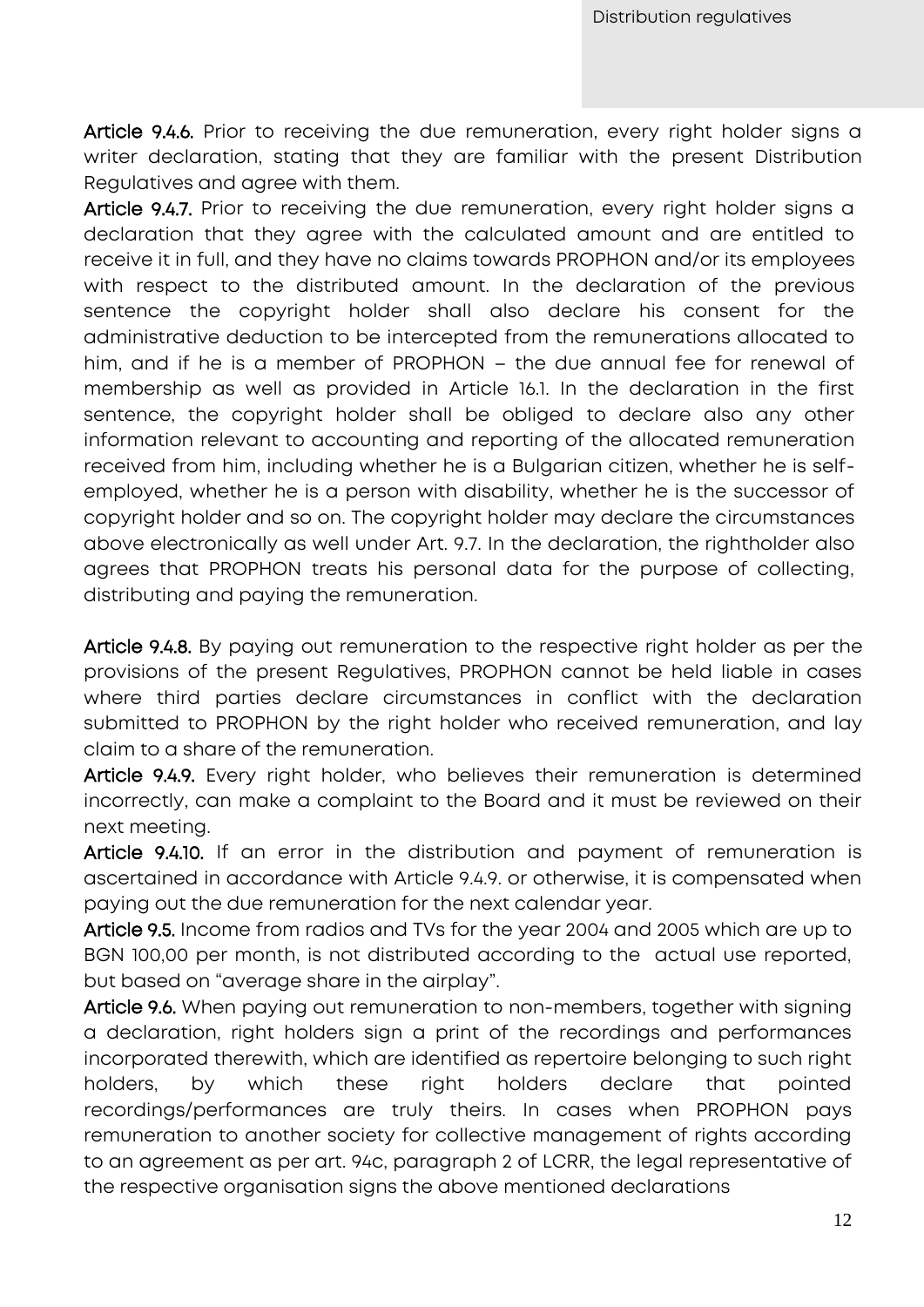and prints of the recordings and performances incorporated therewith, which are identified as repertoire belonging to members of the society, by which he/she declares that the rights of the pointed recordings/performances are owned or managed by right holders, members of the organisation he/she represents.

Article 9.7. If the right holder has declared in advance and in writing to PROPHON his wish that the declaration of Art. 9.4.7. may be filed electronically through the official PROPHON e-mail: [razpredelenie@prophon.org](mailto:razpredelenie@prophon.org)

9.7.1. In the application under Art. 9.7. the copyright holder must provide a current e-mail address for correspondence with PROPHON and his current bank account to receive remuneration allocated to him. When changing the data in the previous sentence, the copyright holder must notify PROPHON in writing, including by electronic means on the PROPHON e-mail address, referred to in the Art. 9.7.

9.7.2. Upon completion of the allocation pursuant to Art. 9.4.1., PROPHON shall notify by electronic means each copyright holder who has submitted a valid application under Art. 9.7., for the amount of the due remuneration and shall inform him of the opportunity:

- to get acquainted with way the remuneration allocated to him has been determined;

- to get acquainted with the reports submitted by users for the use of his recordings / performances;

- to lodge a complaint under Art. 9.4.9. to the Managing Board if he considers that his remuneration is definitely incorrect.

9.7.3. Along with the announcement under Art. 9.7.2., PROPHON shall sent a sample of the declaration of Art. 9.4.7. in electronic form. If the copyright holder has no objection to the allocation so made and notified, he must fill the necessary data, including his names in the declaration electronic form, mark the position "I declare these circumstances" and forward the form back to the e-mail address of PROPHON.

9.7.4. PROPHON shall perform allocation and payment of remuneration in respect of recordings and performances with duly authenticated rights. Therefore, in the announcement under Art. 9.7.2. PROPHON shall inform the copyright holder for which records and/or performances evidences are presented, demonstrating his capacity as copyright holder, and for which - not, as regards the latter, the opportunity to provide evidence of his rights over them shall be indicated.

9.7.5. PROPHON shall pay sums of allocation to the bank account specified by the copyright holder, after receiving the filled declaration under Art. 9.7.3, and after the issuance and delivery of invoice by legal entities and VAT registered individuals. PROPHON shall issue documents certifying the payment of allocated remuneration (memoranda, receipts, etc.) in the statutory time limits or at the request of the copyright holder.

9.7.6. The declaration submitted under Art. 9.7.3 shall be considered as an electronic document within the meaning of the Law on Electronic Document and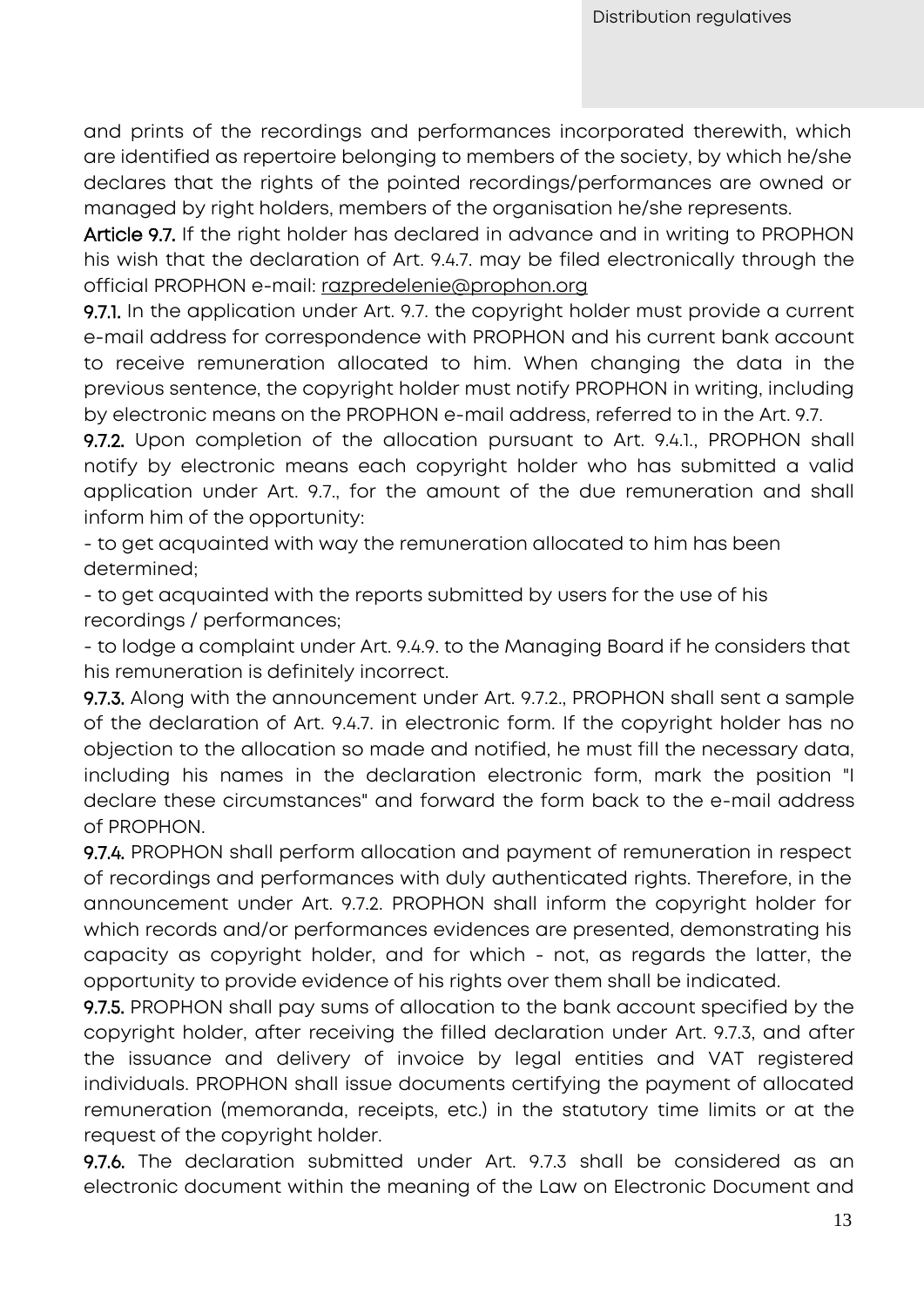Electronic Certification Services /LEDECS/ and the signing of the declaration with the declarant names shall have the value of a handwritten signature in the relations with PROPHON within the meaning of Art. 13 para. 4of LEDECS.

Article 9.8. The provisions of Art. 9.7. shall also apply to non-members, related collective management organizations, PROPHON has reciprocal representation contracts with, and legal representatives of other organizations for collective management of rights or independent management entities under an agreement under Art. 94c, para. 2 of the LCRR, provided that they have been stated prior to PROPHON under Article. 9.7. and subsequently their desire the declaration under Art. 9.4.7. to be lodged electronically.

Article 10. PROPHON pays out the due partition of the *income with and without* reports as per art. 9.1. and art. 9.2. directly to the performing artists or to persons duly authorized by them, when these persons prove in written that they have the right to represent performers for relevant recordings for a determinate term or under a contract with a neighbouring society for collective management of rights. Individuals mentioned above, who received the distributed remuneration for the performing artists (producers, third party authorized persons or neighboring societies) are obliged to pay out the due distributed partition to the performing artists they represent, in accordance with the agreements concluded between them, and sign a declaration to that effect. PROPHON's administration has an obligation to track, if possible, the execution of the contractual obligation of the authorized persons for the purposes in the preceding sentence towards the respective performing artists, incl. by informing the latter for the payment made.

Article 11. Paying out the distributed remuneration for the respective calendar year is accounted for in a suspense account, in which the collected remuneration from users for the same calendar year is assigned to.

Article 11a. PROPHON does not distribute revenues to producers - non-members and performing artists - non-members in cases when the latter have explicitly expressed disagreement with PROPHON collecting and distributing remuneration to them, received by users for the use if their repertoire as a whole or in part (individual recordings, albums) or have explicitly expressed disagreement with PROPHON collecting and distributing remuneration to them from explicitly stated uses.

Article 11b. Collected income from interests, penalties, additional economic activity and membership fee in the respective calendar year are not subject of distribution and are included in the revenue part of PROPHON's budget for the current calendar year.

Article 11b.1. PROPHON has the right to make deductions from income as per art. 11b included in the budget approved by the General Assembly for the respective calendar year in an amount not exceeding 180 000 (one hundred and eighty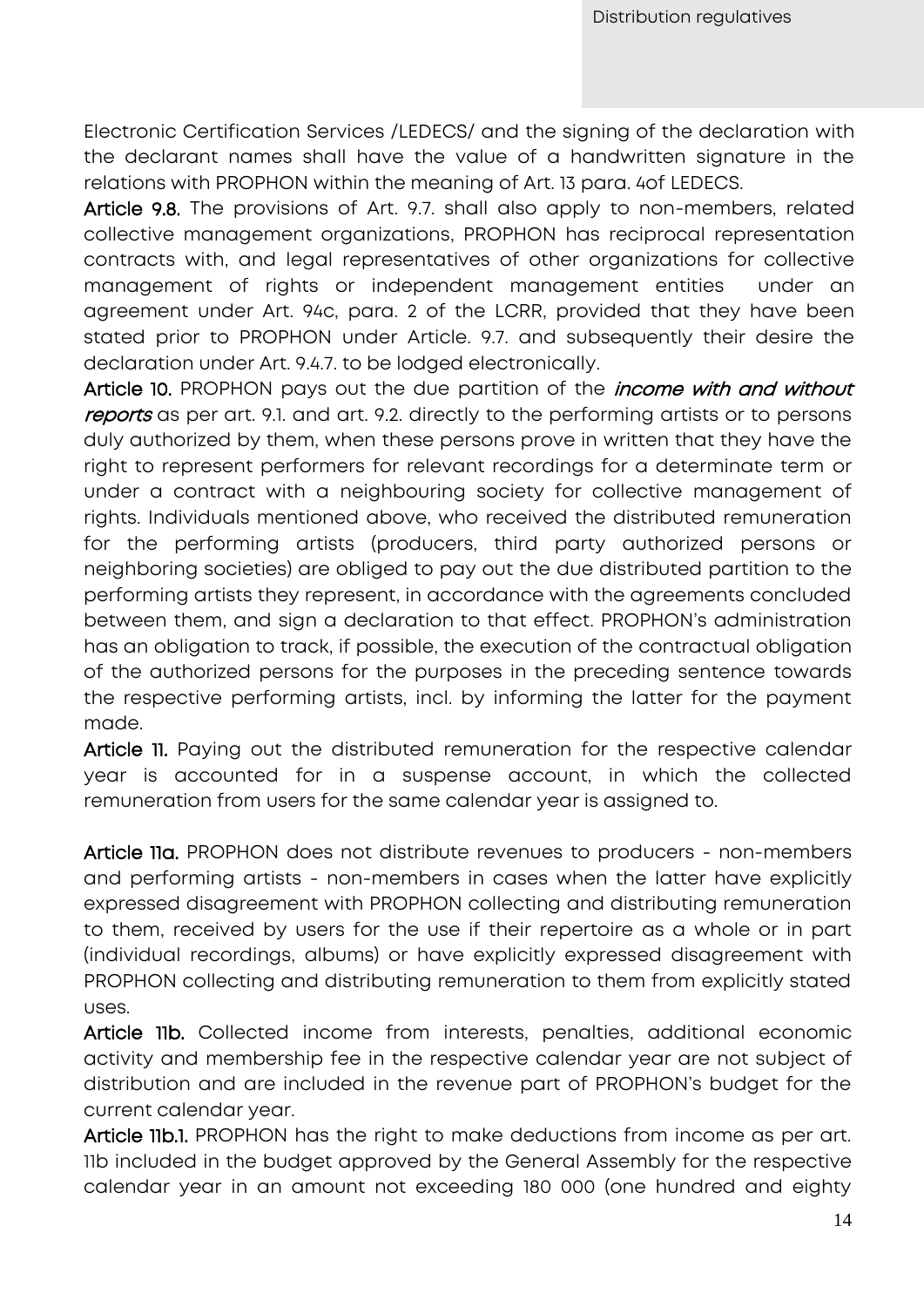thousand) levs, for the needs of the funds, founded by the organization to finance social, cultural and educational activities in support of right holders represented by PROPHON. The total sum, deducted for funds in the respective calendar year, is divided in two equal parts, one of which is to be spent on fund for supporting the activities of producers, while the other is to be spent on fund for supporting the activities of performing artists. Annually, with a decision to approve the annual budget of PROPHON the General Assembly determines the respective organizations – beneficiaries of the society's funds. Every organization-beneficiary is to be approved as a representative organization of right holders in the relevant category (producers or performing artists), which has deposited in advance to PROPHON no later than 15th of March for the respective calendar year a program, a strategy and a budget regarding the activity which is to be financed by the society's funds. Within the same deadline every organization-beneficiary of the society's funds provides to the General Assembly of PROPHON a report for the activities in the past calendar year, incl. a report for the spending of the grant received by PROPHON's funds.

Article 11c. PROPHON has the right to alter an incorrect payment or to compensate it with following payments within a period of 5(five) years after the payment.

Article 11d. Remuneration from users for the actual use of protected repertoire, received by PROPHON after the end date of the distribution for the respective calendar year it pertains to, is distributed together with the current distribution. The distribution of *income with reports* from this remuneration is carried out according to the received reports for the period of use it pertains to, when the total amount of the received remuneration as per the first sentence from a user under a respective contract exceeds 5000 (five thousand) BGN. If the amount from remuneration as per the first sentence by income with reports from a user under a respective contract is below 5000 (five thousand) BGN, the sum is added to the *income without reports* from remuneration, attributable to the current distribution. The distribution of unidentifiable income from remuneration as per the first sentence is carried out according to the principles of art. 9.2.2. (based on the "average share in the airplay" for the current distribution) and art. 9.2.3. (based on the reports of BNT and BNR, attributable to the current distribution). When distributing the due remuneration for a past period PROPHON applies administrative deduction at the rate applicable to the current distribution.

#### ADVANCE PAYMENT OF REMUNERATION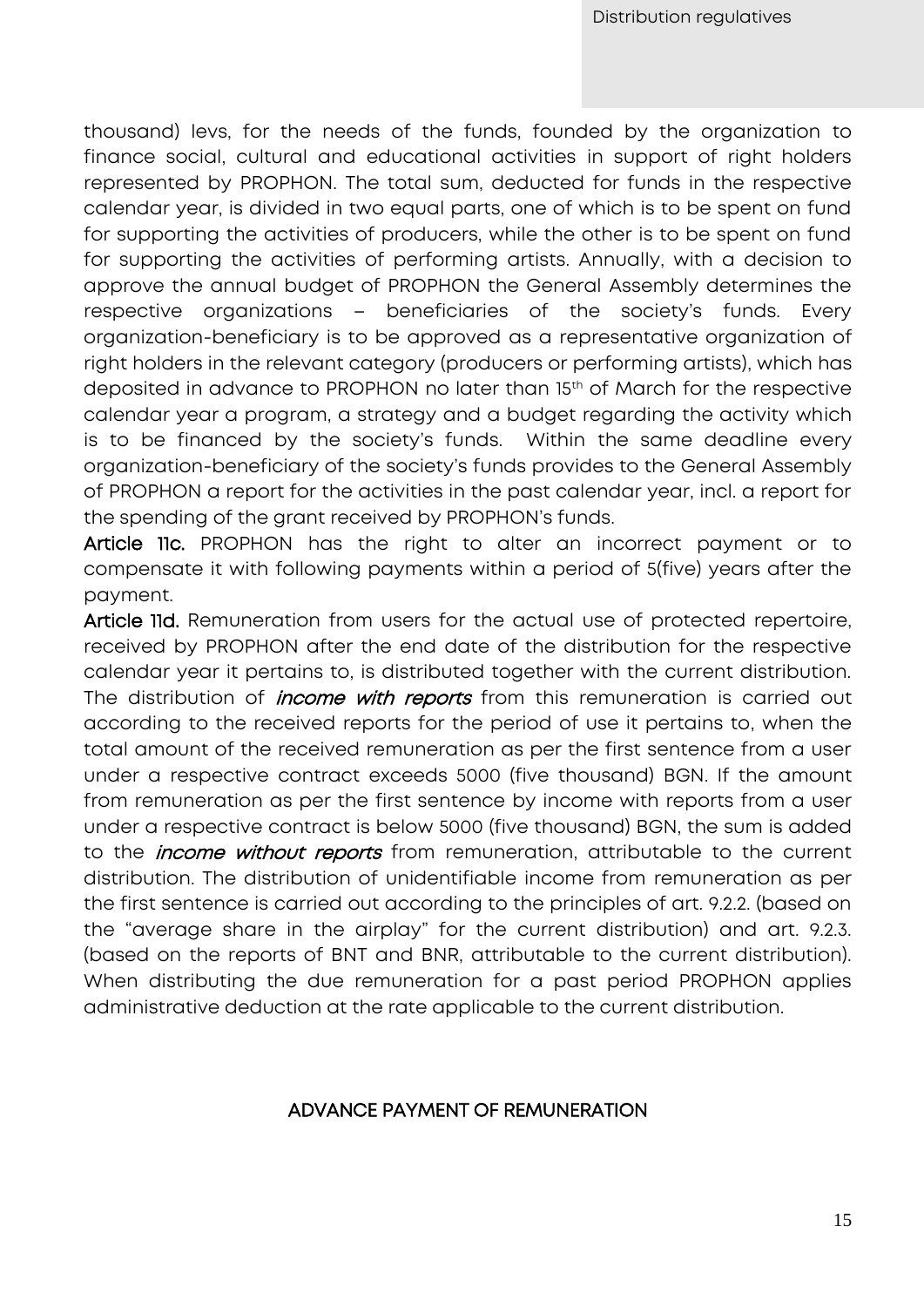Article 12. Once a year between 15<sup>th</sup> of January and 15<sup>th</sup> of February of the respective calendar year PROPHON makes advance payment of remuneration to producers and performing artists.

12.1. Subject to advance payment is the total remuneration received in the PROPHON's account no later than the 31<sup>st</sup> of December of the year preceding the month for advance payment, and which is to be distributed by PROPHON.

12.2. Entitled to advance payment of remuneration by PROPHON are only those right holders – producers and performing artists, who have participated in the last three distributions of PROPHON, finalized before 31<sup>st</sup> of December of the year preceding the month for advance payment and who have signed the reports and declarations for the results of these distributions.

12.3. PROPHON makes advance payment of remuneration only to those producers and performing artists who have deposited an application form for advance payment of remuneration no later than the 31<sup>st</sup> of December of the year preceding the month for advance payment. When the application is from a legal entity, authorized to receive an advance payment, PROPHON makes the payment only if an invoice for the amount which is to be paid in advance is issued by the entity no later than the 14<sup>th</sup> of February of the respective calendar year.

12.4. The amount of remuneration which is subject to advance payment for the respective producer or performing artist who meet the requirements is calculated on the basis of their individual factor, defined as a relative share of the remunerations distributed to them in the last three finalized distributions in relation to the total amount of distributed remuneration for the three years, in accordance with the protocols signed by PROPHON.

12.5. The amount of remuneration paid in advance by PROPHON to every producer or performing artist should not be more than 50 % (fifty percent) of the amount received by multiplying their own individual factor as per art.12.4. by the amount of remuneration as per art. 12.1. which is to be distributed by PROPHON. Under the provisions of the preceding sentence and with the application form as per 12.3. the rightholder states the exact amount of the advance payment as a percentage which they wish to receive.

12.6. When making an advance payment PROPHON does not apply administrative deductions, The administrative deductions from the remuneration which is to be paid to producers and performing artists by PROPHON are applied after the respective distribution is finalized. The factor of the administrative deduction is applied on the total amount of due remuneration for the respective distribution including the amount paid in advance. The amount of administrative deduction is substracted from the remainder of the remunerations due to producers and artists after deduction of the remuneration paid by PROPHON in advance.

12.7. If after the completion of the current distribution it is found out that the respective producer or performing artist is not authorized to receive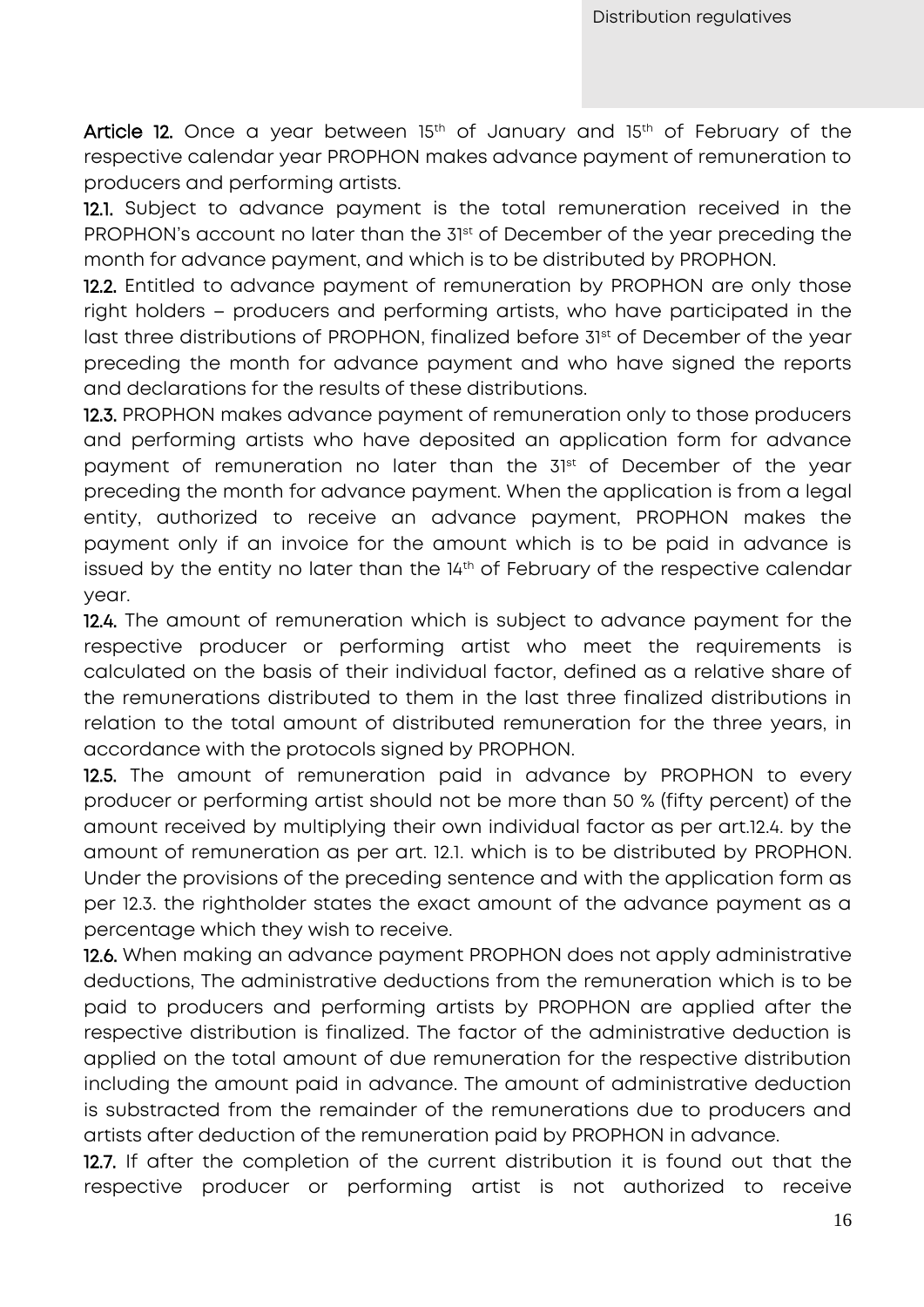remuneration from PROPHON, the producer or performing artist must reimburse the amount of remuneration paid in advance for the respective remuneration within a period of one month from the date of receiving the written notice thereof from PROPHON. The regulations of the preceding sentence are respectively applied in cases when the amount of the advance paid remuneration to a producer or performing artist exceeds the amount of remuneration due to them after the completion of the distribution.

# SECTION TWO MEMBERSHIP, REPERTOIRE REGISTRATION AND DATA BASES

## **MEMBERSHIP**

Article 12a. By signing a membership contract each member declares that they are acquainted and accept the Statute of PROPHON and the present Regulatives, from which the arise the following obligations in relation to the rights entrusted for collective management:

12a.1. to entrust PROPHON with the collective management of their transferable material rights as per LCRR authorizing the secondary use, the cable retransmission of recordings and performances incorporated in the recordingsfrom their catalogue, including these produced later, as well as the right to collect and distribute compensation remuneration as per art. 26 from LCRR;

12a.2. to entrust PROPHON with the collective management of their transferable material rights as per LCRR authorizing the secondary use, the cable retransmission of recordings and performances incorporated in the recordings, including these produced later, from the catalogues of other producers, whose rights are acquired by them based in agreements for exclusive representation of third parties, and the right to collect and distribute compensation remuneration as per art. 26 from LCRR;12a.3. to entrust PROPHON with the collective management of the transferable material rights of performing artists, if they are explicitly authorized to represent them for the recordings comprised in their catalogue;

12.4. to submit accurate, true and exhaustive information about the volume of represented rights, which they entrust to PROPHON for collective management, as well as about the content of the catalogues represented;

12.5. not to sign individual agreements authorizing the secondary use of the represented recordings with users, who under existing contracts with PROPHON have non-exclusive rights for the same use;12.6. not to undertake activities which would result in moral and/or material damage to PROPHON and/or its members;

12a.7. to inform PROPHON in writing and within 7 days of signing an agreement with third parties – users, for assigning rights which have already been assigned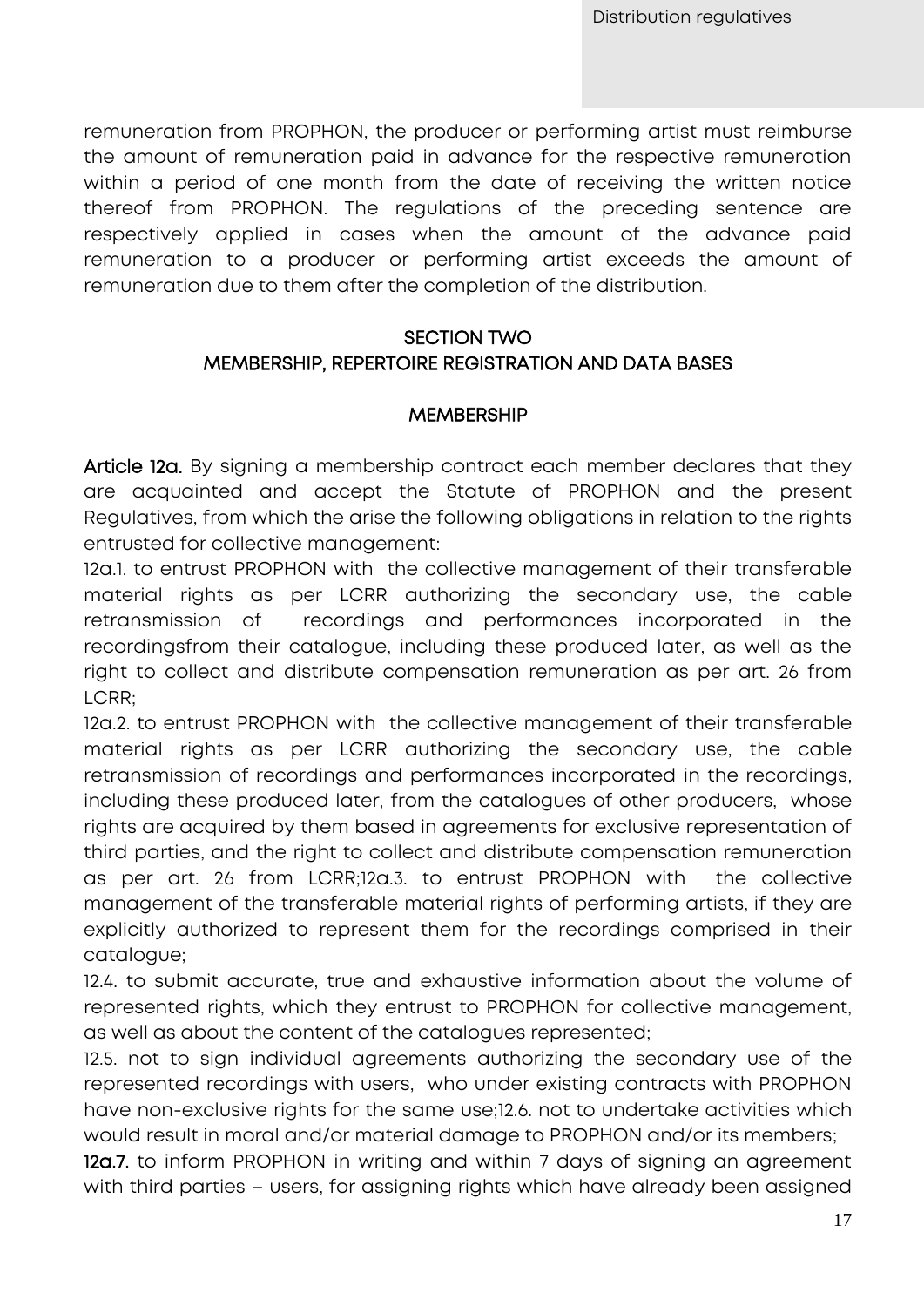to PROPHON for collective management, Article 13. Each member has the following obligations in relation to providing evidence for the volume of represented rights, entrusted to PROPHON for collective management:

13.1. To prove their capacity as a producer by submitting a copy of certificate issued by the Ministry of Culture for at least one sound recording up to the moment of submitting membership request documentation to PROPHON after the pattern approved by the management;

13.2. To prove that they represent rights over the catalogue of other producer for the territory of Republic of Bulgaria, by submitting a certified copy of the agreement for exclusive representation (license agreement). When a contracting party under such agreement is a foreign producer (physical or juridical entity), the member is obliged to submit also a respective translation of the agreement (the extract of the agreement) in Bulgarian , done by chartered translator;

13.3. To prove that they represents the rights of performing artists with regard to the recordings, comprised in their catalogue, by submitting certified copies of the agreements whereby they have acquired performers' rights.

# REPERTOIRE REGISTRATION AND DATA BASES

Article 14. For each member ensue the following obligations in regard to the registration of the represented catalogue/catalogues:

14.1. To register with PROPHON the recordings of their producer catalogue after the pattern approved with a decision of the General Assembly, as well as to update it in timely manner when changes therein appear, but at least two times a year;

14.2. To register with PROPHON the represented recordings from the catalogue of other producer based on agreement for exclusive representation (license agreement) for the territory of Republic of Bulgaria. In such cases registration of the represented recordings 'per track' may be performed through an exchange of unified international data-bases through neighbouring collecting society of producers and performing artists.

Article 15. Format for registration of members' catalogues and requisites required: 15.1. Each member of PROPHON is obliged to register the catalogue represented by them in two data bases – one for sound recordings and another – for recordings of musical audiovisual works;

15.2. Registration is carried outas a document, signed and stamped on each page by the respective producer-member, as well as in electronic format (in MS Excel file – \*.xls format). For the licensed catalogues a signed and stamped list of the labels comprised therewith is submitted. Registration is also done electronically through the relevant application, accessible from the PROPHON website at www.prophon.org;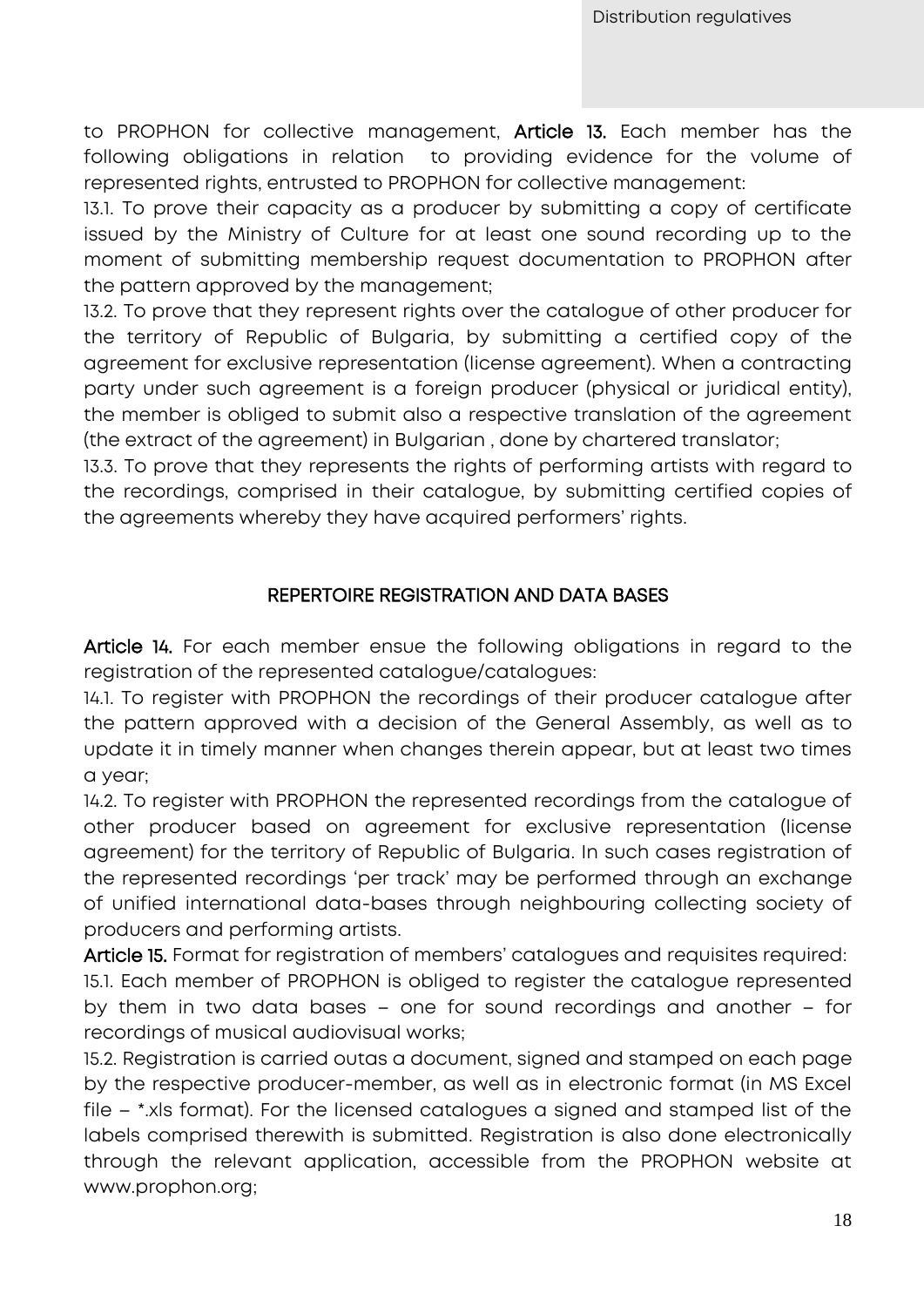15.3. Requisites of the registration documents: producer; title of the recording; ISRC-code; main performer /s, soloist /s; musicians who have participated in the recording (studio musicians)/other performers, conductor /s; album title duration; expiry year of the representation term or the legal protection of producers' rights; expiry year of the representation term or the legal protection of performers' rights;

15.4. Members of PROPHON are obliged to submit written notices for changes regarding the volume of the represented rights, entrusted for collective management to PROPHON, as well as regarding the registered catalogues within 14 days after the reason for such changes has occurred.

Article 15a. The regulations regarding the format for registration of catalogues, including requisites required, are applied respectively for registration of catalogues by non-members.

Article 16. The right holder conducting the registration (member or non-member) bears responsibility for the truthfulness of the content in the registration documents, which they sign and submit. Until proven otherwise, as producers and performers are considered the persons specified as such in the catalogues registered with PROPHON.

16.1. If a member of PROPHON has not paid the yearly fee for membership renewal, PROPHON deducts the fee for membership renewal from the due remuneration for this member as per the finalised distribution for the respective year. In case the due remuneration for this member does not cover the yearly fee for membership renewal, PROPHON deducts the amount from the remuneration for this member for future periods until the full amount is covered.

Article 17. In case that disputes regarding the holder of neighbouring rights over recordings or performances incorporated within the recordings arise during the distribution, PROPHON has the right not to carry out the payment of the distributed remuneration for the use of the respective recordings until the dispute between the claiming parties is resolved.

17.1. In cases of dispute over rights, each right holder who is a party in this dispute, is obliged by PROPHON's request to submit additional information and documents, which would have evidential value for their ownership of the neighbouring right over the recording and / or performances, registered by the same person

Article 17a. PROPHON shall have the right to defer payment of remuneration allocated, in the event a double claim procedure is initiated. Double claim under Art. 17. refers to a conflict between an existing registration (including the ex officio made registration) of performance or recording and a subsequent request for registration of the same performance or recording from another person.

17a.1. For initiating a double claim procedure, the person who claims his rights are concerned, shall submit a written application form. PROPHON shall examine the latter within 14 days and in case the application is not supported with evidence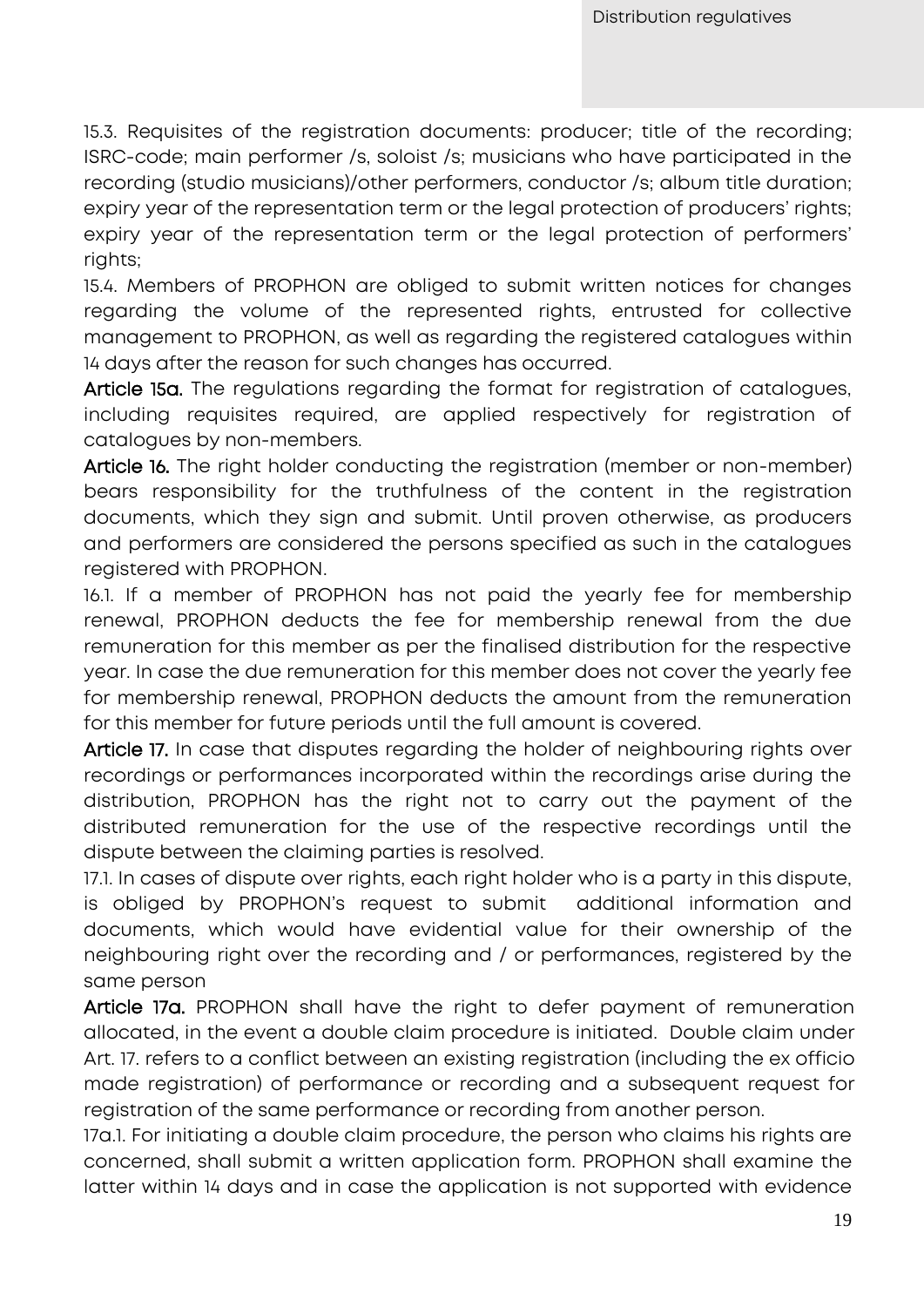for the rights over the performance / recording as claimed, PROPHON shall instruct the applicant to provide such. If within 30 days of receiving PROPHON's instructions the applicant does not submit evidence to support his claim, the application shall be considered withdrawn.

17a.2. In case the application meets the requirements of Art. 17a.1., PROPHON shall defer payment of any remuneration allocated, and shall notify all concerned initially registered right holders for the claim of the applicant in respect of the relevant performance or recording. In case that with the initial registration of the performance/recording, subject of the claim, no evidence for the rights has been provided from the originally registered right holders or any of them, PROPHON along with the notification shall instruct them to provide such within 30 day period. If within 30 days of receiving PROPHON's instructions the initially registered right holder fails to provide evidence, his registration shall be canceled and PROPHON shall pay the remuneration allocated to the applicant.

17a.3. In order for PROPHON to accept as evidence within the meaning of Art. 17a.1 and Art. 17a.2 the documents submitted by the arguing parties, PROPHON shall perform only a formal check of whether the following attributes are existent in them:

- the period for which the rights have been licensed;
- the territory for which the rights have been licensed;
- clauses containing specific requirements / restrictions;
- the documents are signed and dated properly,

including whether the documents provided are evidence of publication of the recordings/performances and/or appropriate payment and/or accounting documents of individualized basis for payment in respect of the recording or performance, subject of the claim.

17a.4. In the event that both arguing parties present evidence, PROPHON shall notify them that there is a double claim and should instruct them to resolve it voluntarily or take the dispute to court.

17a.5. PROPHON shall resume payment of deferred remuneration allocated to the relevant right holder when the double claim is resolved with:

- entered into force court or arbitral decision;

- one of the parties deposit a written notification form for relinquishing his claim;

- a written agreement between the arguing parties;

17a.6. In the event that within 6 /six/ months of receipt of the notification under Art. 17a.4., the double claim is not resolved by any of the means set out in Art. 17a.5, and proceedings before the court or arbitrary tribunal have not been initiated, PROPHON shall pay the deferred remuneration allocated to the initially registered right holder. In the event that within the same period proceedings before the court or arbitrary tribunal have begun and PROPHON has been notified about it, the payment of remuneration allocated shall be postponed until the decision of the respective body enters into force.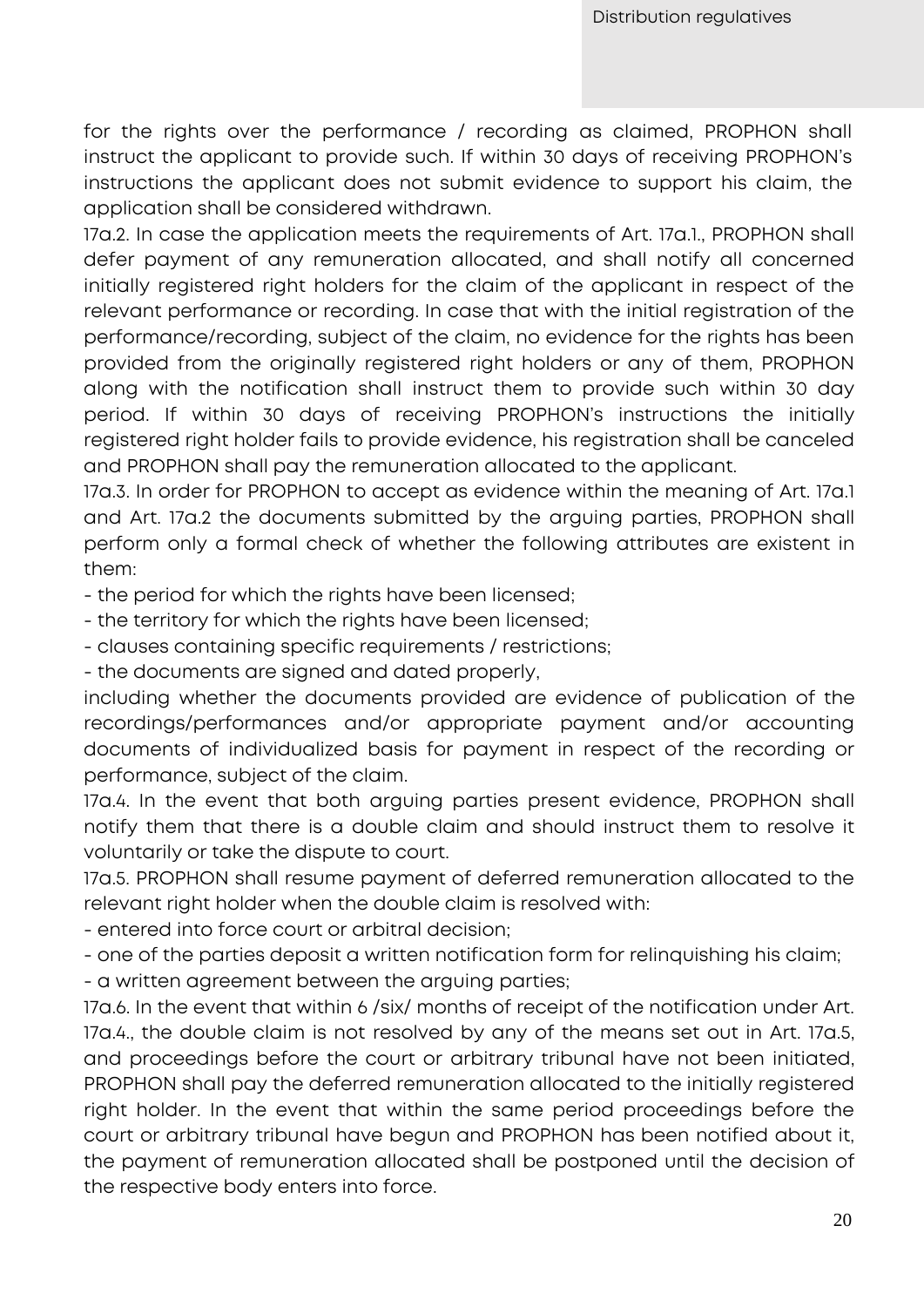17a.7. In the event that once the double claim is resolved, as provided for in section 17a.5, it is required a change to the existing registration of the performance and/or recording in PROPHON to be made, the change shall take effect as from the date of filing the application form under section 17a.1.

17a.8. PROPHON shall not be entitled to defer payment of allocated remuneration for performances, recordings and/or category of rights over them, that are not subject to the double claim.

Article 17b. Registrations of catalogues and rights, and for performing artists – also their quality of participation under art.26.1 and art.26.2 of the present Regulatives, are taken into account for the respective distribution if they are conducted no later than three months before the end date of the respective distribution according to the distribution's timetable, approved by the General Assembly. Registrations of catalogues and rights, and for performing artists – also their quality of participation under art.26.1 and art.26.2 of the present Regulatives, conducted within less than three months before the end date of the respective distribution according to the distribution's timetable, approved by the General Assembly, are taken into account for the next distribution. The conducted registrations are entered into the information system for distribution and are taken into account only after the registration is conducted, acting from this moment forward. Adjustments and data supplements regarding finalized distributions are not allowed.

# **DATABASES**

Article 18. PROPHON generates, maintains and updates its own database as per art. 2.9. from the registered catalogues, users' reports and/or external monitoring data.

Article 19. The content of PROPHON's databases is: registered content (registered catalogues by right holders) and ex officio entered content (content which is not registered by right holders but is compiled by data from users' reports and/or external monitoring data)

19.1. Registered content is that for which official information from the right holders has been received as provided in art.14 and art.15 and is stored in:

19.1.1. the operational database in PROPHON's information system;

19.1.2. right holders' catalogues – members and non-members of PROPHON, maintained in PROPHON's information system out of the operational database or maintained in a file format on PROPHON's server.

19.2. Ex officio entered content is that, for which no official information from the right holders has been received and is maintained in the operational database of PROPHON only for the purposes of fair distribution. This content is completed with the information from the received users' reports and/or the data in the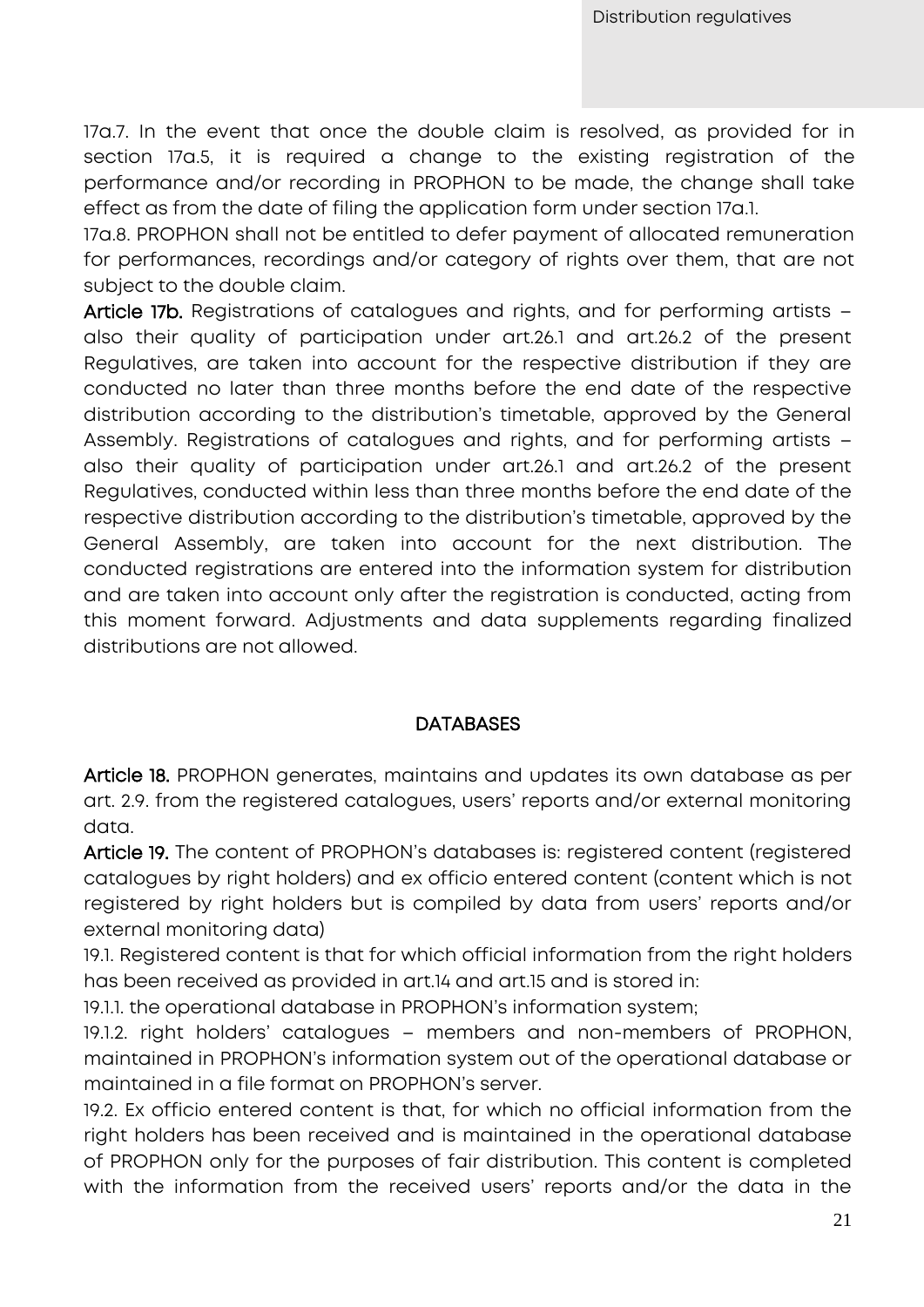external monitoring, when no right holder has registered certain reported recordings. PROPHON does not search for additional information for ex officio entered content. Ex officio entered content is subject to adjustments and amendments based only on registered content, received by PROPHON no later than three months before the end date of the respective distribution, according to the distribution timetable approved by the General Assembly. Adjustments and amendments in the ex officio entered content based on registered content, received by PROPHON within less than three months before the end date of the respective distribution, according to the distribution timetable approved by the General Assembly, is taken into account for the next distribution. Article 20. Repealed.

# DISTRIBUTION TO PERFORMING ARTISTS

Art. 21. Repealed.

# Art. 22

1. On request from PROPHON the performing artist who took part in a certain performance is obliged to prove the reason whyhe/she is considered to be the right owner for the recordings/titles specified in the playlist reports processed for the purposes of the distribution, for instance by submitting: a recording contract he/she has signed; a list of the performers who participated in the recording or other documents, proving the participation of the performing artist in the specified recordings.

2. If there is doubt about the grounds of the remuneration payment claim, submitted by the performing artist, as well as in case of impugnation of the claim by another participant in the recording, PROPHON has the right to postpone payment of remuneration for the use of certain recording until an equitable settlement of the argument is achieved.

# Fund Distribution

# Art. 23

In order to distribute the sums available for distribution to the individual performing artists who took part in the recording as fair as possible, following principles of distribution are applied:

A. Actual use – in accordance with the timing as per playlist reports of the recording, per certain source of collected remuneration;

B. Point system, rewarding the performance of the performing artist who participated in the recording with one or more points.

# Art. 24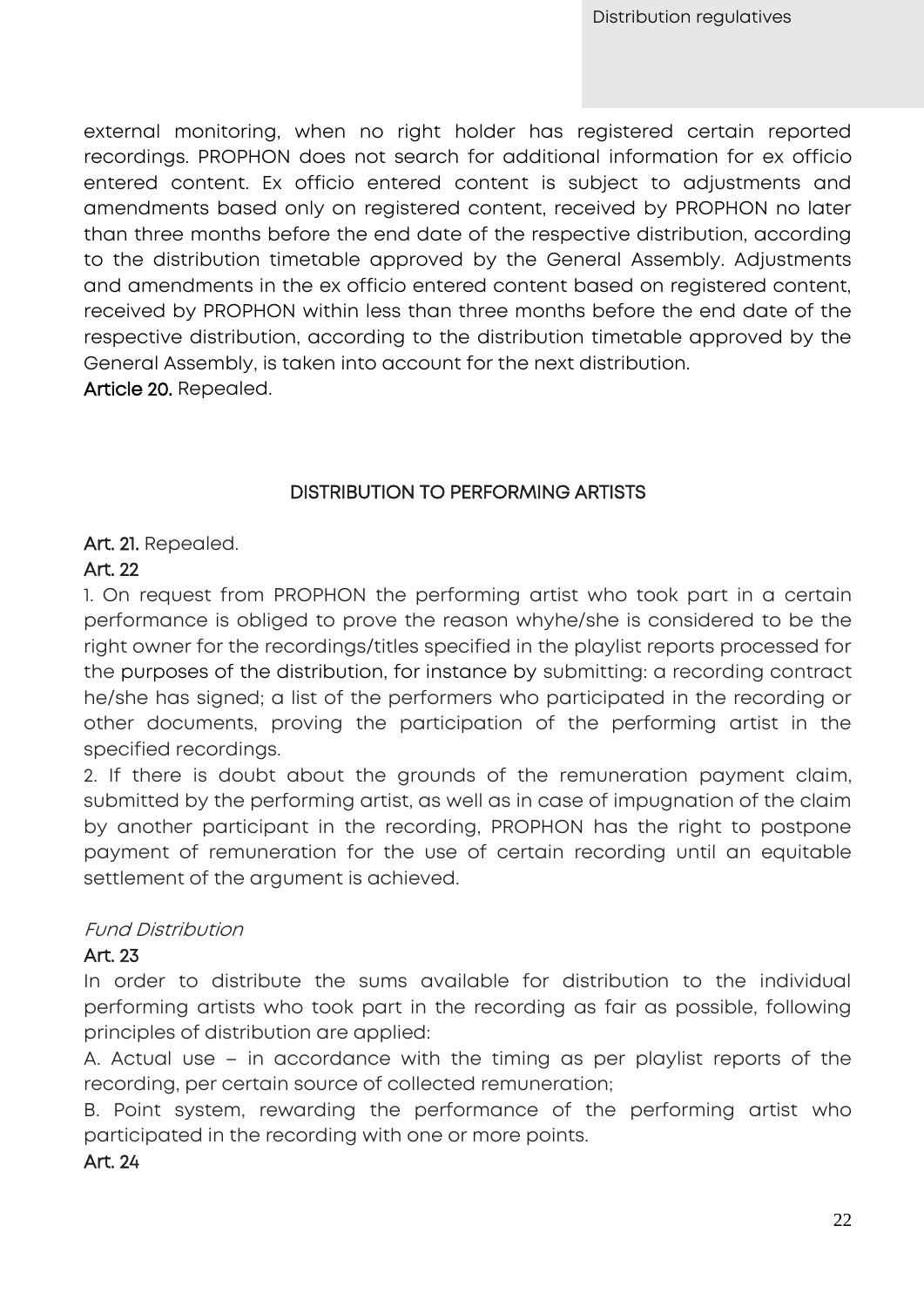1. The distribution is done by category (popular or classical) based on an arithmetic method, formulated hereunder in art. 25. Consequently the sum collected in the category "popular" is distributed among the performing artists of popular music; the sum collected in the category "classical" is distributed among the performing artists of classical music.

2. The "Classical" category includes: symphonic performances, performances of dramatic musical works (opera, operetta, musical), choir performances and chamber concerts, folk music, as well as other performances of classical music.

"Popular" category includes: performances of jazz, pop, rock and cabaret music, improvisations, as well as other performances of popular music.

# Distribution of due shares of the sums per recording

# Art. 25

1. Distribution to the performing artists is done as follows:

A. The total amount available for distribution to a category of performing artists is divided by the number of seconds of actual use of repertoire, for which remuneration is due, per certain source of collected remuneration.

B. This sum per second is multiplied by the number of seconds of use of a title, which results in a sum per title, subject to distribution among the performing artists, who participated the recording.

# Calculation of the performing artists' share

# Art. 26

1. The performing artist of popular music, who in such quality has participated in the performance of a certain recording, shares the sum for this recording as per art.25, in accordance with the following scale:

• group members/soloists – 5 points;

 $\cdot$  conductor – 3 points;

• session/studio musicians; musicians who participated in the recording/other performers – 1 point,

On the understanding that the sum, distributed among musicians who participated in the recording / studio musicians, will never exceed 50% of the whole sum for the recording.

2. The performing artist of classical music, who in such quality has participated in the performance of a certain recording, shares the sum for this recording as per art.25, in accordance with the following scale:

# • soloist – 5 points;

 $\cdot$  conductor – 3 points;

• other performers – orchestra musicians etc. – 1 point.

3. When there is reported use of a recording, for which the performers' rights are not registered by anyone, the remuneration for those rights is distributed and paid, if possible according to the terms of the present Regulatives, to the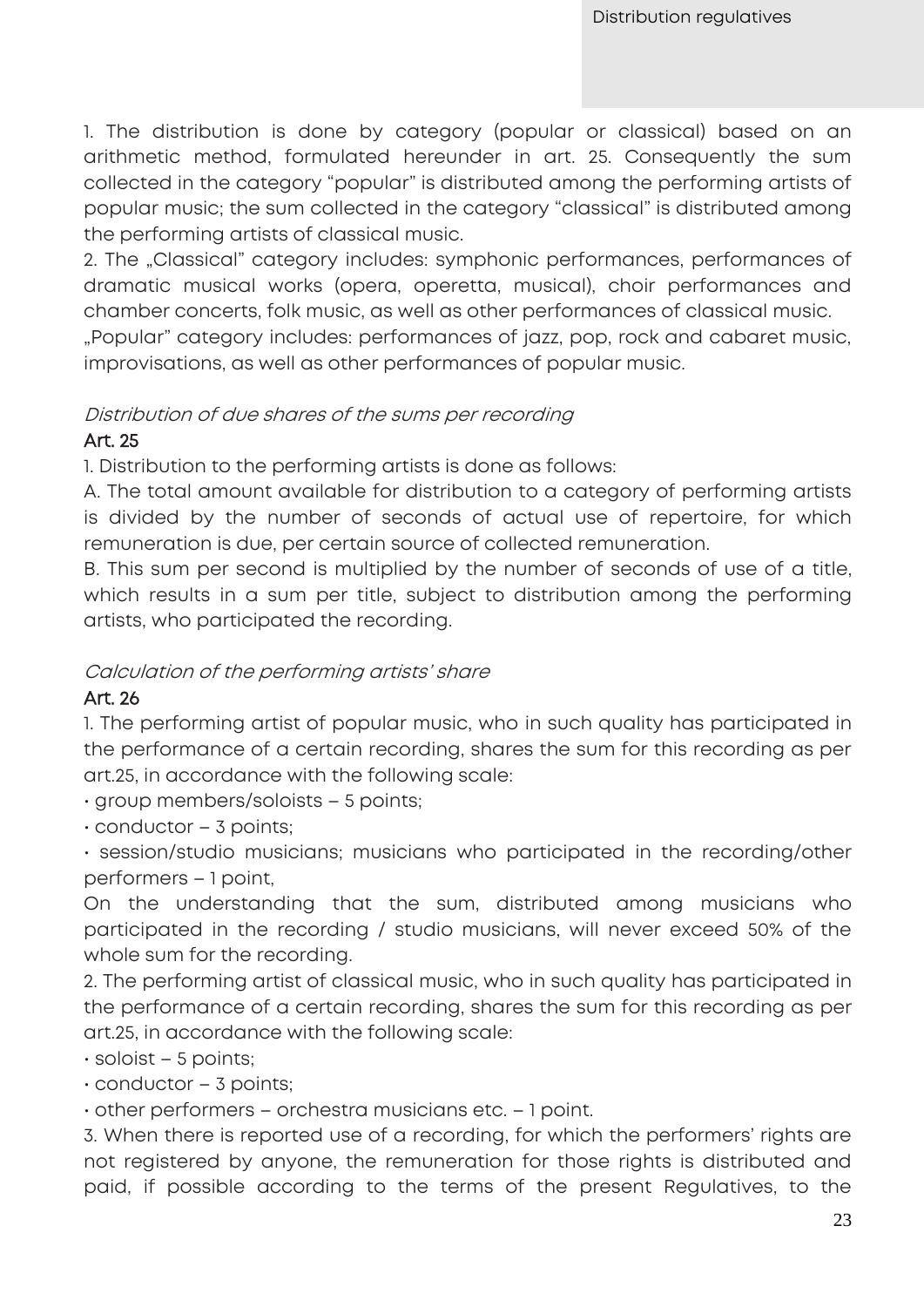performer indicated as such in the usual way in the users reports or in the external monitoring data (the so called "main artist").

### Art. 27

Performing artists who in their quality of musicians who participated in the recording (studio musicians) have played/sung several parts for the realization of a certain recording, can be counted three times at most for receiving a point as described in art. 26.

Non-distributable and/or non-payable sums Art. 28 – Repealed.

Distribution of funds collected for the benefit of foreign performing artists and distribution of sums collected via foreign neighboring societies for the benefit of Bulgarian right holders

# Art. 29

1. The provisions of these Distribution Regulatives are fully applicable to the distribution of funds collected for the benefit of foreign performing artists.

2. Remuneration received by PROPHON on the basis of a a contract with a foreign collecting society for the benefit of Bulgarian right holders for the use of their repertoire abroad, are distributed based on the information received from the relevant collecting society and proportionally to the use of music, in accordance with the distribution rules applied by the foreign organization and with the provisions in this regard, set in the agreement.

3. Exceptions from the specified in paragraph 1 and paragraph 2 are possible only in case that PROPHON has signed a contract with a neighboring society, according to which the remuneration collected by both organizations will be paid to local right holders as a mutual compensation.

In that case the funds will be assigned as proportionally as possible to the use of music in the respective country to right holders – performing artists in Bulgaria, who have entrusted PROPHON with the management of their rights in the respective country.

4. The specified in this article can never result in payment of remuneration to the right holder more than once for the same use of music.

Other provisions Art. 30. Repealed.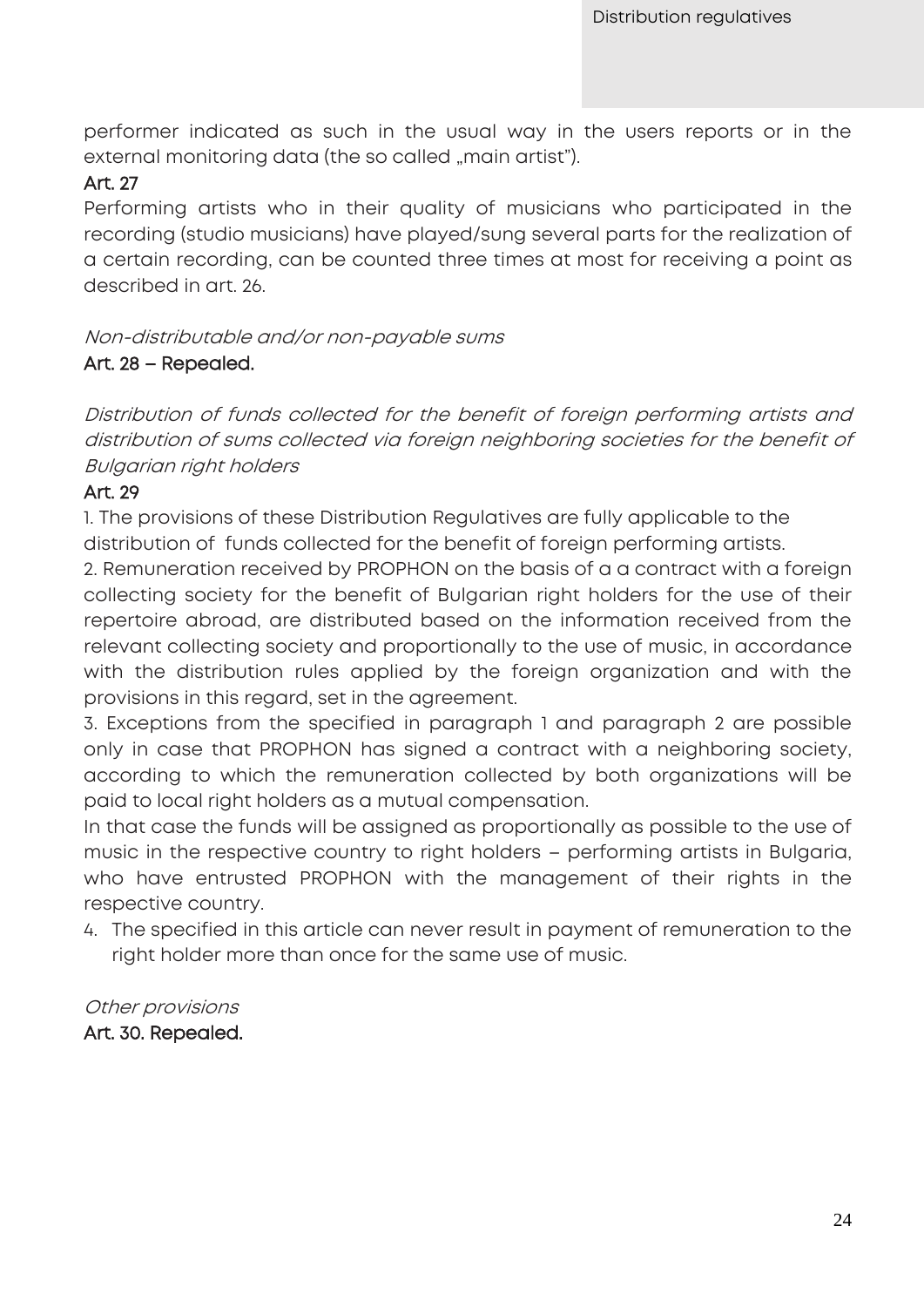# SECTION FOUR TRANSITIONAL AND FINAL PROVISIONS

§ 1. The distribution of remuneration may begin only when the rights of producers and performing artists are duly documented, proved, and their volume is registered with PROPHON after the unified pattern.

§ 2. The rights of producers are proved by contracts, certificates issued by the Ministry of Culture, payment bills and tax documents (copies of annual tax declarations).

§ 3. The representation of performing artists is proved by duly countersigned copies of agreements with them or original, notarized powers of attorney, thoroughly listing the volume of granted rights. When submitting the agreements as per first clause, the originals must be submitted for verification.

§ 4. Repealed.

§ 5. Repealed.

§ 6. Repealed.

§ 7. Repealed.

§ 8. Repealed.

§ 9. Repealed.

§ 10. The present Distribution Regulatives are created and approved by the General Assembly pursuant to art.40, paragraph 6 from LCRR, art. 8, paragraph 1, b. b), in conjunction with art. 21, paragraph 1, b. g) from PROPHON's Statute and enters into force on 21.09.2004.

§ 11. In order to implement the decision of the General Assembly made at the session held on 13.01.2003 regarding the recovery of membership fees of PROPHON's founding members, the reimbursement of fees is to be deducted after the deduction of administrative costs from the total amount of remuneration collected in 2002 from all sources and distributed proportionately by source - public performance and broadcasting, and by right holder – members and non-members, the shares of producers and performing artists.

§ 12. The first distribution covers the collected remuneration during the calendar years 2002 and 2003.

Due to the imperfections of the reports received from BNR for the calendar years 2002 and 2003 PROPHON determines the percent ratio between the identified recordings from the reports and the total amount of music in BNR's programs annually. The remuneration paid under contract is divided in the same ratio. The part of the remuneration which corresponds to the identified airplay is distributed according to the present Regulatives, and the remainder of the remuneration becomes part of the annual budget of the organization for 2005. In order to determine the total amount of music in BNR's program, a relative share of 50 % in the program time is assumed.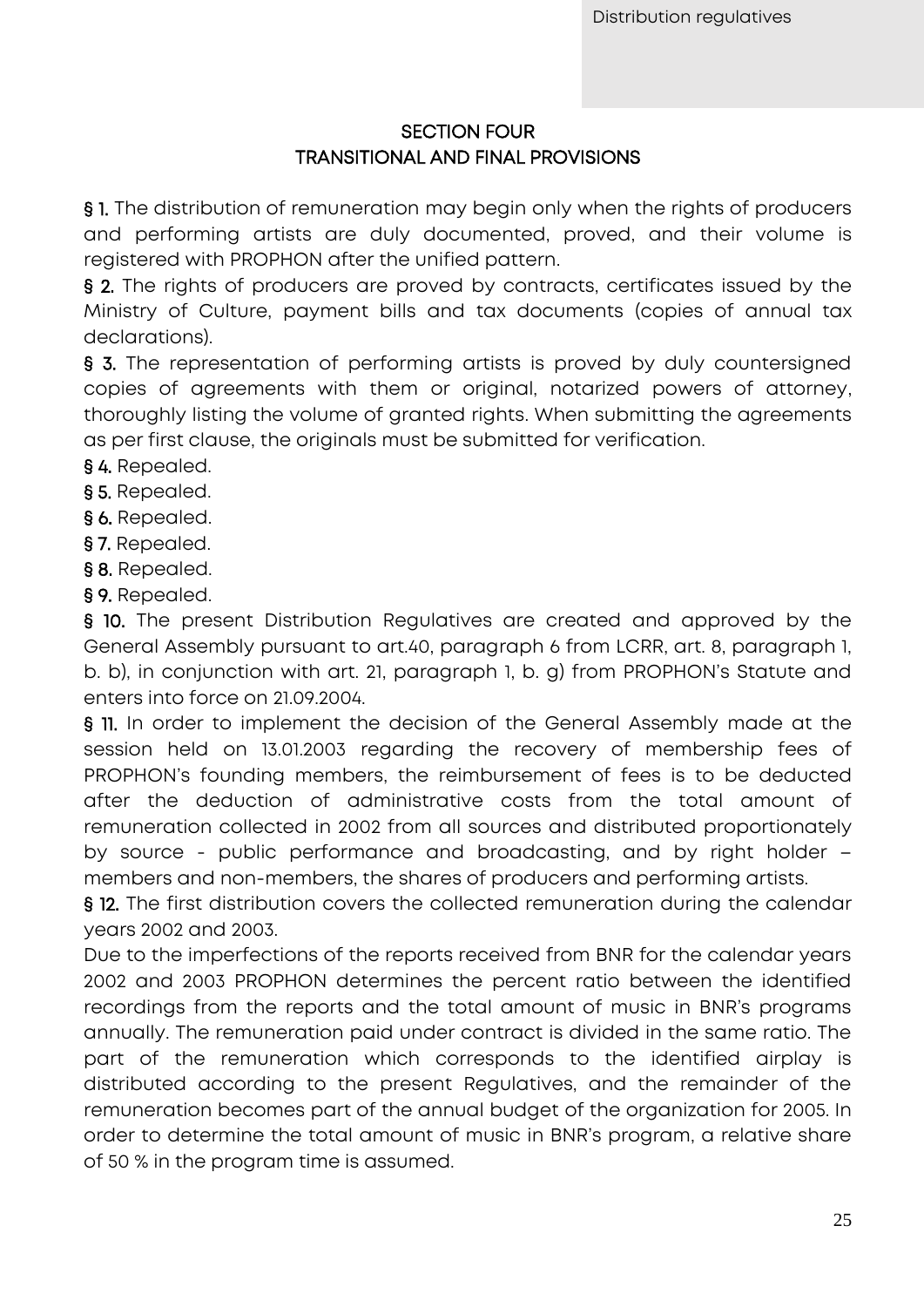§ 13. In order to accelerate the distribution process of the collected remuneration only for 2002 and 2003, the part of the unidentifiable income which is distributed on the basis of "market share" is to be distributed on the basis of "average airplay" by all commercial operators PROPHON has signed contracts with.

§ 14. The distribution for the calendar years 2004 and 2005 is to be performed by the end of the calendar year 2006.

§ 15. The deadlines for performing the distribution for the calendar years calendar years 2005, 2006, 2007 and 2008 are as follows:

А. For the calendar year 2007 – April 2010;

B. For the calendar year 2008 – December 2010.

§ 16. In order to optimize and accelerate the process of distribution for the period between 2005 and 2008 the following criteria are determined for media, whose reports are to be processed for the purposes of the distribution:

А. For TV stations: to be processed for the purposes of the distribution of identified income are only the reports of those TV stations which pay remuneration not less than 3000 (three thousand) BGN per year.

B. For radio stations : to be processed for the purposes of the distribution of identified income are only the reports of those TV stations which pay remuneration not less than 12 000 (twelve thousand) BGN per year.

The income from collected remuneration from all other media is considered unidentifiable and is distributed according to the regulations of the present Regulatives for distribution of unidentifiable income.

§ 17. Repealed.

§ 18. Repealed.

§ 19. The regulations for distribution towards the performing artists enter into force with the distribution of remuneration for 2009.

§ 20. The deadlines for performing the distribution for the calendar years 2007, 2008, and 2009 are as follows::

А. For the calendar 2007 – April 2010;

B. For the calendar 2008 – December 2010;

C. For the calendar 2009 – August 2011.

§21. In order to optimize and accelerate the process of distribution for the period between 2007 and 2009 the following criteria are determined for media, whose reports are to be processed for the purposes of the distribution:

А. For TV stations: to be processed for the purposes of the distribution of identified income are only the reports of those TV stations which pay remuneration not less than 3000 (three thousand) BGN per year.

B. For radio stations : to be processed for the purposes of the distribution of identified income are only the reports of those TV stations which pay remuneration not less than 2 000 (two thousand) BGN per year. §22. Repealed.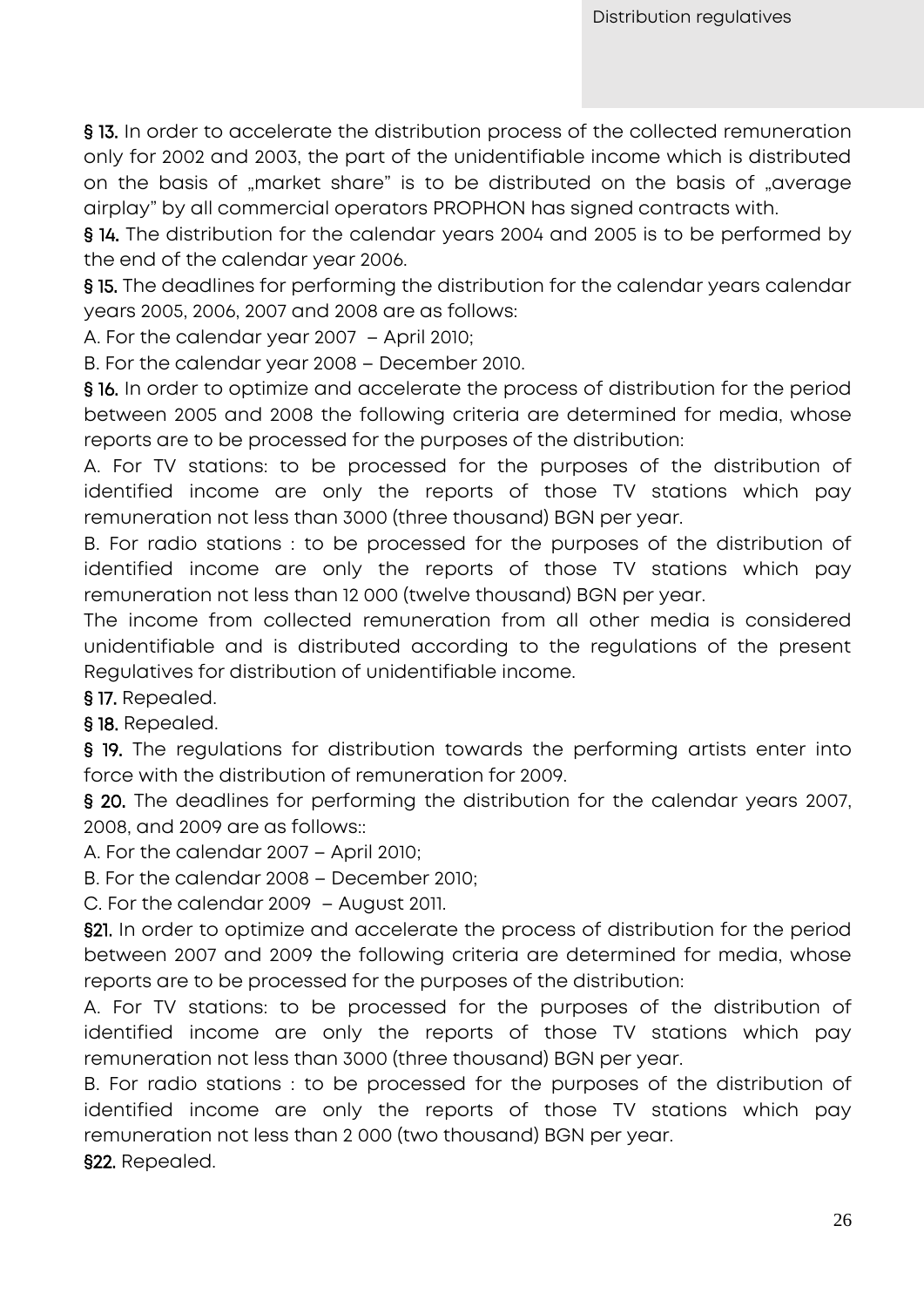§23. The amendments of the present Distribution Regulatives concerning the elimination of the differentiation between members and non-members of PROPHON reflect the amendments of LCRR in effect since 25.03.2011 / SG 25/25.03.2011 / and confirm the decision of PROPHON's Board, made on 23.03.2011 and enter into force from that date.

§24. The provisions of the new articles 11b and 11b.1 enter into force on 01.01.2011 and are applied to the budget of the organization for 2011, approved at the General Assembly session, held on 27.04.2011. All deductions for the expenses on anti-piracy activities, reflected in PROPHON's budget for 2011, are to be included in a fund, founded in accordance with the organisation's Statute and art. 11b.1. from the present Regulatives.

§25. The General Assembly reaffirms the decision of PROPHON's Board, made on 14.09.2011, for a temporary freeze of the distribution and payment to right holders– producers of the share of non-identifiable income for 2009, which is subject to distribution based on market share, until an inspection is carried out by the Commision on market share of the declarations for realized income during 2009 provided by the producers. The amendments of the present Distribution Regulatives concerning the elimination of the distribution regulations for nonidentifiable income based on market share are also applied to the performed distribution of remuneration for 2009. The General Assembly terminates the inspection of the Commision on market share of the declarations for realized income during 2009 provided by the producers. The General Assembly approves the share of non-identifiable income for the use in 2009 which is subject to distribution based on market share to be distributed only based on average airplay, and the distribution will be finalized by PROPHON's administration by 31.01.2012.

§26. The General Assembly approves the distribution of the share of nonidentifiable income for 2010, indicated in art. 9.2.3. (compensation remuneration as per art. 26 of LCRR and income from public performance), which is not subject to distribution based on average airplay, to be distributed only on the basis of the broadcasting reports provided by BNR for 2010, as that share should be 30 % of the non-identifiable income as per art. 9.2.3. The General Assembly approves the distribution of the share of non-identifiable income for 2011, indicated in art. 9.2.3. (compensation remuneration as per art. 26 of LCRR and income from public performance), which is not subject to distribution based on average airplay, to be distributed only on the basis of the reports for broadcasting of musical repertoire in the programs of BNR for 2011, provided to PROPHON by the respective organization, providing monitoring of the use of musical repertoire, as that share should be 30 % of the non-identifiable income as per art. 9.2.3.

§27. In relation to the advance payment of remuneration by PROPHON in the period between 14<sup>th</sup> of January and 14<sup>th</sup> of February 2012, the application forms